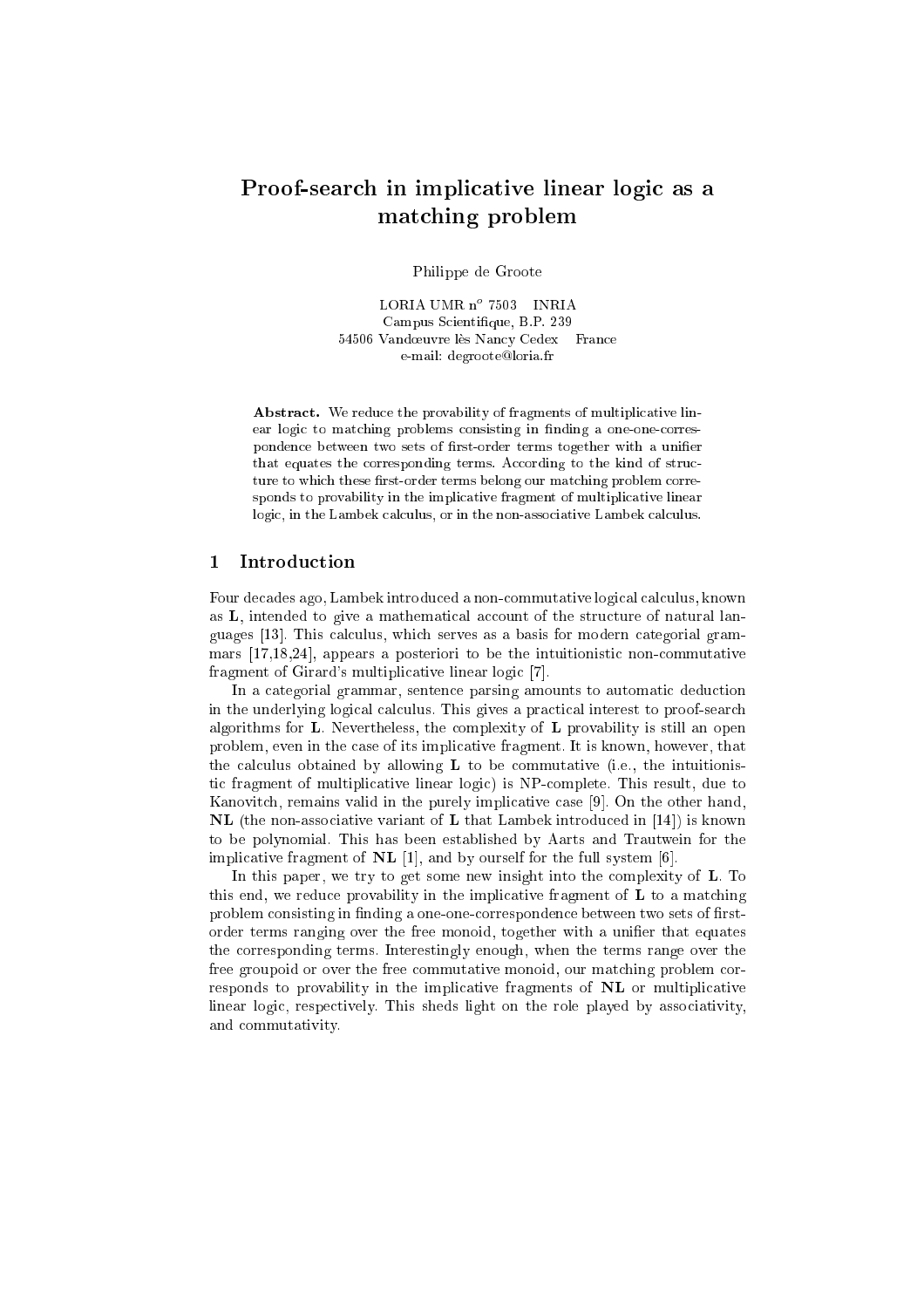Our reduction, which is inspired by the language models of  $\bf{L}$  [20], is not entirely new. Indeed, in his thesis  $[22]$ , Roorda shows how to associate to any formula L a matching problem akin to ours. With respect to this, our contribution is twofold:

- we show that a formula is provable if and only if the associated matching problem admits a solution (Roorda only proves the easy part of this statement, i.e., the necessity of the condition);
- $-$  we define a notion of PN-matching that characterises exactly the matching problems that are associated to formulas; consequently, our reduction works in both dire
tion.

We also define a general proof-search procedure that works for the implicative fragments of  $NL$ , L, and multiplicative linear logic. This procedure, which is based on our notion of pn-mat
hing, is spe
ify by a non-deterministi transition system. Here, our main contribution is to show that each transition is history independent, which allows dynamic programming techniques to be used.

## 2 Intuitionistic Implicative Linear Logic

In this section, we present three variants of intuitionistic implicative linear logic: the implicative fragment of Girard's multiplicative linear logic [7], the implicative fragment of Lambek's calculus of syntactic types (also known as the Lambek caliative , proprietor case and processes are sophistical association to the so-case of the so-case association calculus  $[14]$ . These three calculi will be called **IMLL**, **IL**, and **INL**, respectively. As we will see, **IMLL** may be seen as the commutative extension of **IL** which may be seen as the asso
iative extension of INL:

We start with a presentation of the weakest system. The formulas of INL are built up from a set of atomic formulas  $\mathscr A$  and the connectives  $\multimap$  and  $\circ$ according to the following grammar:

$$
\mathscr{F} \ ::= \ \mathscr{A} \ | \ (\mathscr{F} \multimap \mathscr{F}) \ | \ (\mathscr{F} \mathsf{o} \multimap \mathscr{F})
$$

The consequence relation of **INL** is specified by the following Gentzen-like sequent calculus. The sequents of this calculus have the form  $\Gamma$   $\vdash$  A where  $\Gamma$  is a (possibly empty) – binary tree of formulas, i.e., a fully bracketed structure. We take for granted the notion of context, i.e., a binary tree with a hole. If  $\Gamma[\cdot]$  is such a context,  $\Gamma[\Delta]$  denotes the binary tree obtained by filling the hole in  $\Gamma[\cdot]$ with the binary tree  $\Delta$ .

$$
A \vdash A \quad (\mathrm{Id})
$$

$$
\frac{\Gamma \vdash A \quad \Delta[B] \vdash C}{\Delta[(\Gamma, (A \multimap B))] \vdash C} \quad (\multimap \text{-L}) \qquad \frac{(A, \Gamma) \vdash B}{\Gamma \vdash (A \multimap B)} \quad (\multimap \text{-R})
$$

This is a slight departure from the original (non associative) Lambek calculus that requires sequents whose ante
edents are non empty.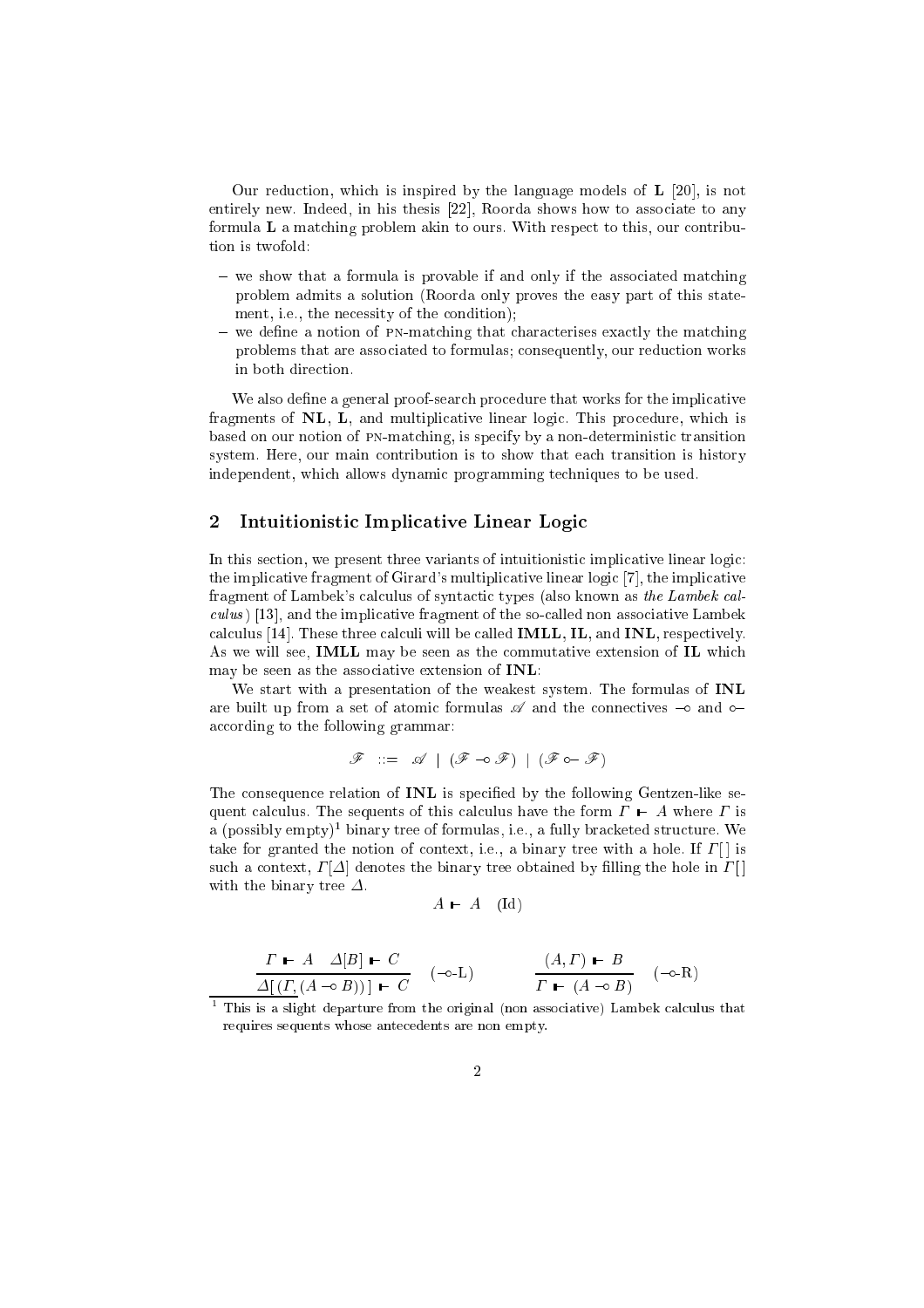$$
\frac{\Gamma \vdash A \quad \varDelta[B] \vdash C}{\varDelta[\left((B \circ\!\! -A),\varGamma\right)] \vdash C} \quad (\circ\!\!-\!\!-\!\!L) \qquad \qquad \frac{(\varGamma,A) \vdash B}{\varGamma \vdash (B \circ\!\! -A)} \quad (\circ\!\!-\!\!-\!\!R)
$$

The above system does not include any structural rule. As a consequence INL, seen as logical system, is quite weak (without being trivial). For instance, the two connectives " $\sim$ " and " $\sim$ " do not satisfy the following transitivity rules:

$$
(A \multimap B, B \multimap C) \vdash A \multimap C \qquad \qquad (C \multimap B, B \multimap A) \vdash C \multimap A
$$

Indeed, these two rules suppose the asso
iativity of the binary operation whose residuals are " $\sim$ " and " $\sim$ ".

Now, by extending **INL** with the following structural rules, which allow for associativity, we obtain the Lambek calculus IL:

$$
\frac{\Gamma[(\Delta,(\Theta,\Lambda))] \vdash A}{\Gamma[((\Delta,\Theta),\Lambda)] \vdash A} \quad \text{(assoc}_1) \qquad \frac{\Gamma[((\Delta,\Theta),\Lambda)] \vdash A}{\Gamma[(\Delta,(\Theta,\Lambda))] \vdash A} \quad \text{(assoc}_2)
$$

To illustrate how IL extends INL, let us now derive one of the above transitivity rules:

$$
\frac{A \vdash A \quad (B, B \multimap C) \vdash C}{(A, A \multimap B), B \multimap C) \vdash C}
$$
\n
$$
\frac{((A, A \multimap B), B \multimap C) \vdash C}{(A, (A \multimap B, B \multimap C)) \vdash C}
$$
\n(assoc<sub>2</sub>)\n
$$
(A \multimap B, B \multimap C) \vdash A \multimap C
$$

In fact, the usual presentation of **IL** leaves Rules ( $assoc<sub>1</sub>$ ) and ( $assoc<sub>2</sub>$ ) implicit by defining the antecedents of the sequents to be sequences of formulas rather than binary trees.

Finally, by extending IL with the following ex
hange rule:

$$
\frac{\Gamma[(\Delta,\Theta)] \vdash A}{\Gamma[(\Theta,\Delta)] \vdash A}
$$
 (exchange)

one obtains the implicative fragment of Girard's multiplicative linear logic. In this ase, there is no longer any need for distinguishing between two kinds of implications because the formulas  $A \rightarrow B$  and  $B \rightarrow A$  are provably equivalent:

$$
\frac{A \vdash A \quad B \vdash B}{(A, A \multimap B) \vdash B}
$$
\n
$$
\frac{(A \multimap B) \vdash B}{(A \multimap B, A) \vdash B}
$$
\n
$$
\frac{(B \multimap A, A) \vdash B}{(A, B \multimap A) \vdash B}
$$
\n
$$
\frac{(B \multimap A, A) \vdash B}{(A, B \multimap A) \vdash B}
$$
\n
$$
\frac{(A \multimap B, A) \vdash B}{(A, B \multimap A) \vdash B}
$$
\n
$$
\frac{(A \multimap B, A) \vdash B}{(A, B \multimap A) \vdash B}
$$

It is well-known that **IMLL**, **IL**, and **INL** are such that any sequent  $(A, \Gamma)$   $\vdash$ B is provable if and only if  $\Gamma \vdash A \multimap B$  is provable. Therefore, the provability of any sequent is equivalent to the provability of some sequent made of only one formula. In the sequel of this paper, for the sake of simplicity, we will only onsider su
h one-formula sequents.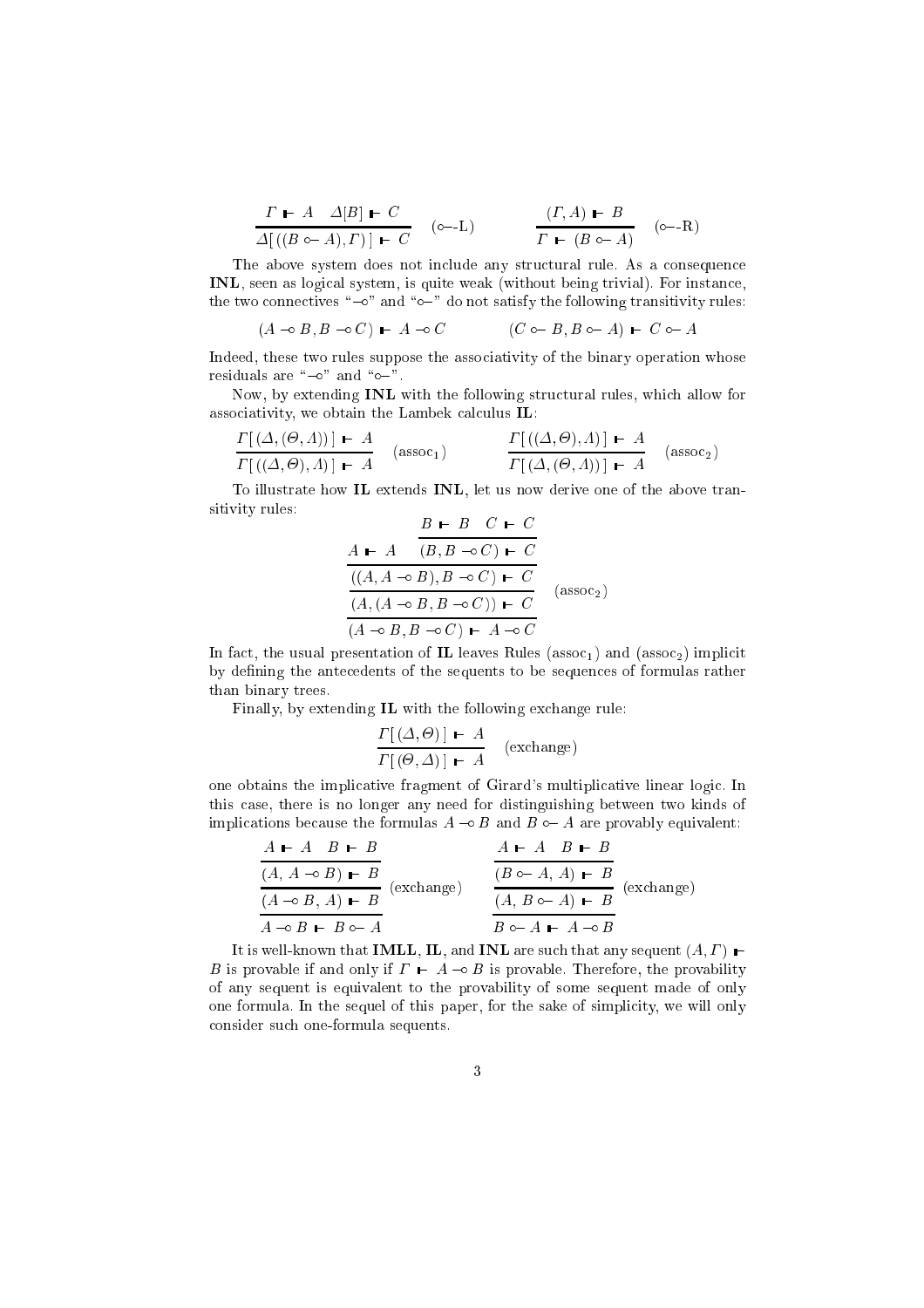#### 3 Intuitionistic proof-nets

In Girard's multiplicative linear logic, implication is not taken as a primitive. The formula are built upon a set of literals—i.e., atomic formulas  $(A, B, C, ...)$  or  ${\rm negative}$  atomic formulas  $(A^-, D^-, \cup^-, \ldots)$  over the ans of two connectives ( $\otimes$  and & ) that orrespond to multipli
ative onjun
tion and disjun
tion, respe
tively. Then, implication is defined according to de Morgan's laws. This give rise to the following translation of the implicative formulas introduced in the previous section:

$$
\begin{aligned}\n\llbracket A \rrbracket^+ &= A & \llbracket A \rrbracket^- &= A^\perp \\
\llbracket \alpha - \beta \rrbracket^+ &= \llbracket \alpha \rrbracket^- \mathcal{R} \llbracket \beta \rrbracket^+ & \llbracket \alpha - \beta \rrbracket^- = \llbracket \beta \rrbracket^- \otimes \llbracket \alpha \rrbracket^+ \\
\llbracket \alpha - \beta \rrbracket^+ &= \llbracket \beta \rrbracket^- \otimes \llbracket \alpha \rrbracket^+ \\
\llbracket \alpha - \beta \rrbracket^- &= \llbracket \beta \rrbracket^- \otimes \llbracket \alpha \rrbracket^+ \\
\llbracket \alpha \rrbracket^- &= \llbracket \beta \rrbracket^- \otimes \llbracket \alpha \rrbracket^-\n\end{aligned}
$$

Example 1. Let F = (C Æ(BÆA))Æ(C Æ(BÆ((EÆE)Æ((DÆD)ÆA)))). Then, we have

$$
[[F]]^+ = ((A \otimes B^\perp) \otimes C) \mathfrak{N} (C^\perp \mathfrak{N} (B \mathfrak{N} ((A^\perp \otimes (D^\perp \mathfrak{N} D)) \otimes (E \mathfrak{N} E^\perp))))
$$

This translation allows proof-nets to be defined for **IMLL**, **IL**, and **INL**. Proof-nets are a graph-theoretic representation of proofs. Their definition comes in two rounds. One first define a notion of proof-structure, which corresponds to a class of graphs intended to represents proofs. Then one gives a correctness riterion that allows one to distinguish the proof-stru
tures that orrespond to a
tual proofs from the other ones.

There exist several correctness criteria in the literature  $[3,4,7,8,10]$  (including criteria adapted to the non-commutative case  $[12,19,21,22]$ , among which the most well known are Girard's long trip condition [7], and the Danos-Regnier criterion [4]. These criteria might be used in the present intuitionistic setting because (contrarily to classical logic) multiplicative linear logic is a conservative extension of its intuitionisti fragment. Nevertheless, it is possible to dene criteria that are intrinsically intuitionistic. This is the case of the criterion we give here, which is taken from [5]. This criterion has also the advantage of being easily adaptable to the non-commutative and the non-associative cases.

Proof-nets and proof-structures being simple graphs (whose vertices are decorated with literals and connectives), we use freely elementary graph-theoretic concepts that can be found in any textbook. In particular, we adopt the terminology of [2], and we will write  $P = \langle V, E \rangle$  for a proof-structure (or a proof-net) P whose set of vertices is V, and set of edges is  $E$ . We also take for granted the notion of parse tree of a multipli
ative formula. The leaves of su
h a parse tree are decorated with literals, and its nodes are decorated either with the connective  $\otimes$  or the connective  $\mathcal{\%}.$ 

We first introduce a notion of *proof-frame*. Then we define the notions of proof-stru
ture and proof-net.

**Definition 2.** Let A be an implicative formula. The *proof-frame* of A is defined to be the parse tree of the multiplicative formula  $\|A\|$  .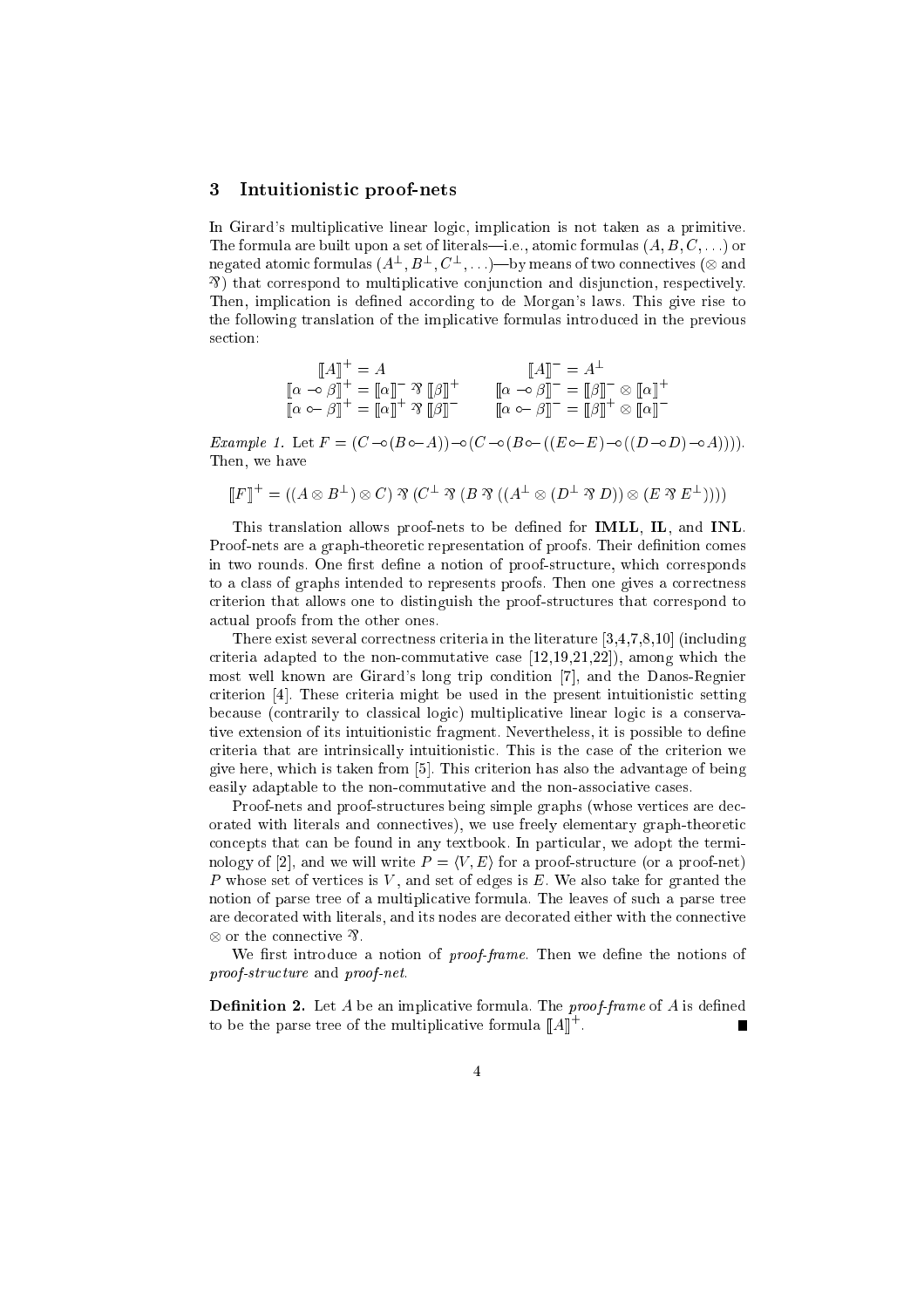The translation  $\|\cdot\|$  implicitly assigns polarities (positive or negative) to all the sub-formulas of a given implicative formula. This assignment is reflected on the proof-frames as follows:

- $=$  each leaf that is decorated with a positive literal  $(A, B, C, \ldots)$  is assigned the positive polarity;
- $=$  each leaf that is decorated with a negative literal  $(A^-, B^-, \cup^-, \ldots)$  is assigned the negative polarity;
- $=$  each node that is decorated with  $\mathcal{E}$  is assigned the positive polarity;
- $\overline{\phantom{0}}$ { ea
h node that is de
orated with is assigned the negative polarity.

In a proof-frame, a subgraph made of one node together with its two daughters is called a link. The left and right daughters of a link are respectively called its left and right premises. The mother is called the conclusion of the link. Note that the two premises of any link are assigned opposite polarities by the translation  $\parallel\;\;\parallel$  . Consequently, one distinguishes between four sorts of links according to the polarities that are assigned to their vertices. The *npp-links* are defined to be the links whose left premise is negative, whose conclusion is positive, and whose right premise is positive. The *ppn-links*, *nnp-links*, and *pnn-links* are defined accordingly. The *npp*- and *ppn*-links are also called  $\mathcal{P}$ -links, according to the connective that decorates their conclusions. Similarly, the *nnp*- and *pnn*-links are alled -links.

**Definition 3.** Let A be an implicative formula. A *proof-structure* of A (if any) is a simple de
orated graph made of:

- (a) the proof-frame of A,
- (b) a perfe
t mat
hing on the leaves of this proof-frame that relates any leaf de
orated with a positive literal A to some leaf de
orated with the negative  $\mu$ eral  $A^-$  .

The edges defining the perfect matching on the leaves of the proof-frame are called the *axiom links* of the proof-structure.

In a proof-structure, the two leaves of the underlying proof-frame that are related by a given axiom link are called the conclusions of this axiom link. We also define the *principal inputs* of a proof-structure (or a proof-frame) to be the negative premises of its  $\mathcal{P}-$ links. Similarly, We define its *principal outputs* to be the positive premises in the common (this notion will be only needed in Section will 4).

Let  $\Sigma$  be a countably infinite set, whose elements will be called the *constants*. We write  $\mathcal{T}(\Sigma)$  for the carrier set of the groupoid<sup>2</sup>  $\mathcal{T}(\Sigma)$ ,  $\ldots$ , freely generated by  $\vartriangle$ . We also write  $\vartriangle$  (respectively,  $\mathbb{N}^-$ ) for the carrier sets of the monoid

the, an algebraic structure with a (non-necessarily associative) binary operation "H that admits an identity element  $\epsilon$ .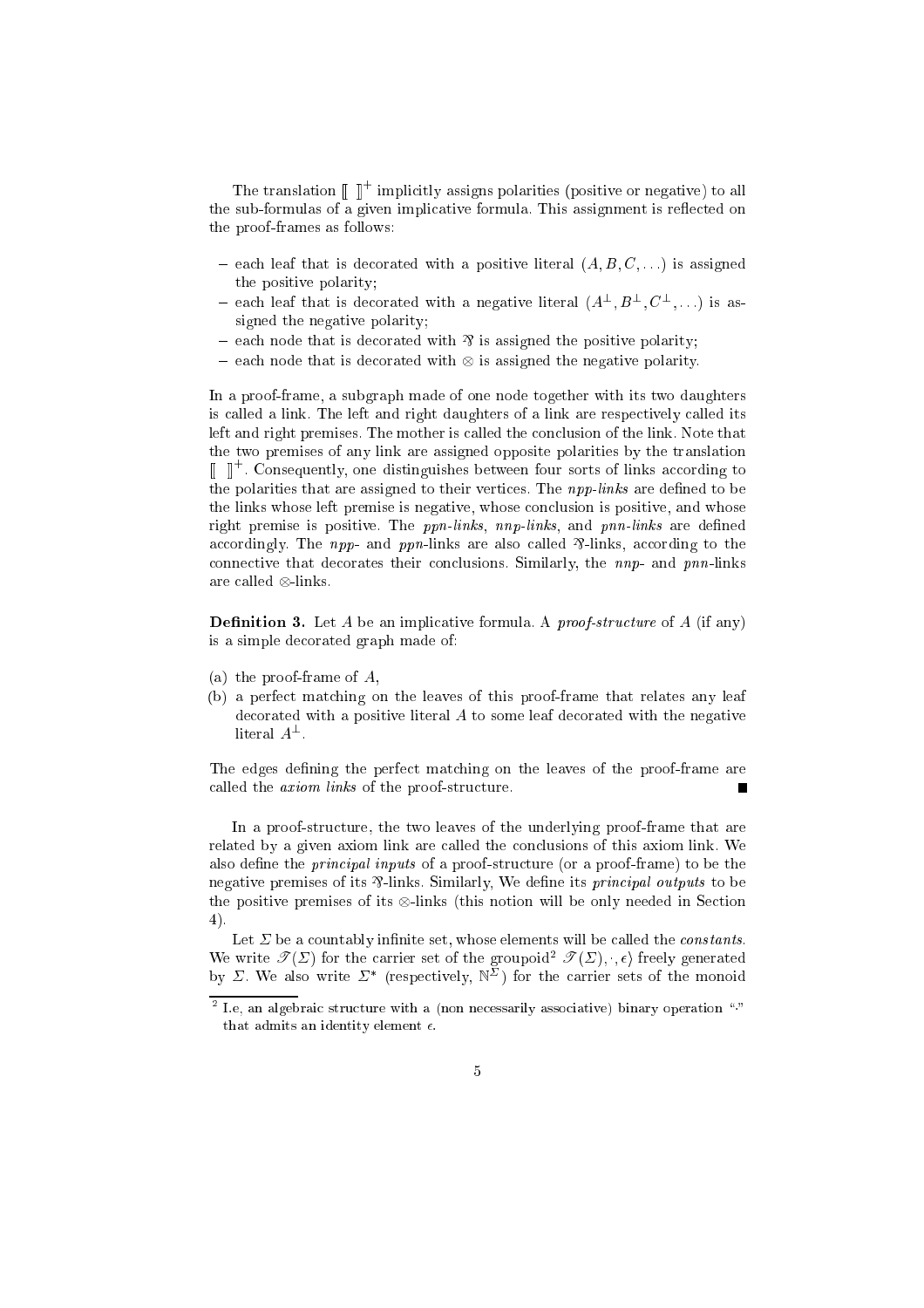$\{\varphi_1,\varphi_2\}$  (respectively, the commutative monoid  $\{\mathbb{N}^-, \varphi_i\}$ ) freely generated by

**Definition 4.** Let  $A$  be an implicative formula, An **INL** (respectively, **IL**, **IMLL**) proof-net of A (if any) is a proof-structure of A,  $P = \langle V, E \rangle$ , together with an application  $\rho: V \to \mathscr{T}(\Sigma)$  (respectively,  $\rho: V \to \Sigma^*, \rho: V \to \mathbb{N}^{\Sigma}$ ) such that:

- (a) the value assigned by  $\rho$  to the root of the underlying proof-frame is  $\epsilon$ ;
- (b) the values assigned by  $\rho$  to the principal inputs of P are constants that are pairwise different;
- (c) the values assigned by  $\rho$  to the two conclusions of an axiom-link are equal;
- (d) the values assigned by  $\rho$  obey the constraints given in Figure 1, i.e.:
	- (d1) the value assigned to the positive premise of a  $npp$ -link must be equal to the product of the value assigned to its conclusion with the value assigned to its negative premise,
	- $(d2)$  the value assigned to the positive premise of a *ppn*-link must be equal to the product of the value assigned to its negative premise with the value assigned to its on
	lusion;
	- (d3) the value assigned to the negative premise of a nnp-link must be equal to the product of the value assigned to its conclusion with the value assigned to its positive premise;
	- $(d4)$  the value assigned to the negative premise of a pnn-link must be equal to the product of the value assigned to its positive premise with the value assigned to its on
	lusion.



Fig. 1. Constraints on the links of a proof-net

In  $[5]$ , the notion of *dynamic graph underlying a proof-net* is introduced. Using this notion, it is easy to prove that, for any given proof-net, the valuation  $\rho$  is unique up to the renaming of the atoms assigned to the principal inputs.

Example 5. Figure 2 gives a proof-net for the formula of Example 1.

 $\degree$  Remark that the set of functions from a set  $\Sigma$  to N, together with the pointwise addition, corresponds indeed to the commutative monoid freely generated by  $\Sigma$ . Therefore, in this case, it woud be more natural to write "+" for the binary operation of the structure. Nevertheless, for the sake of uniformity, we will stick to the product notation.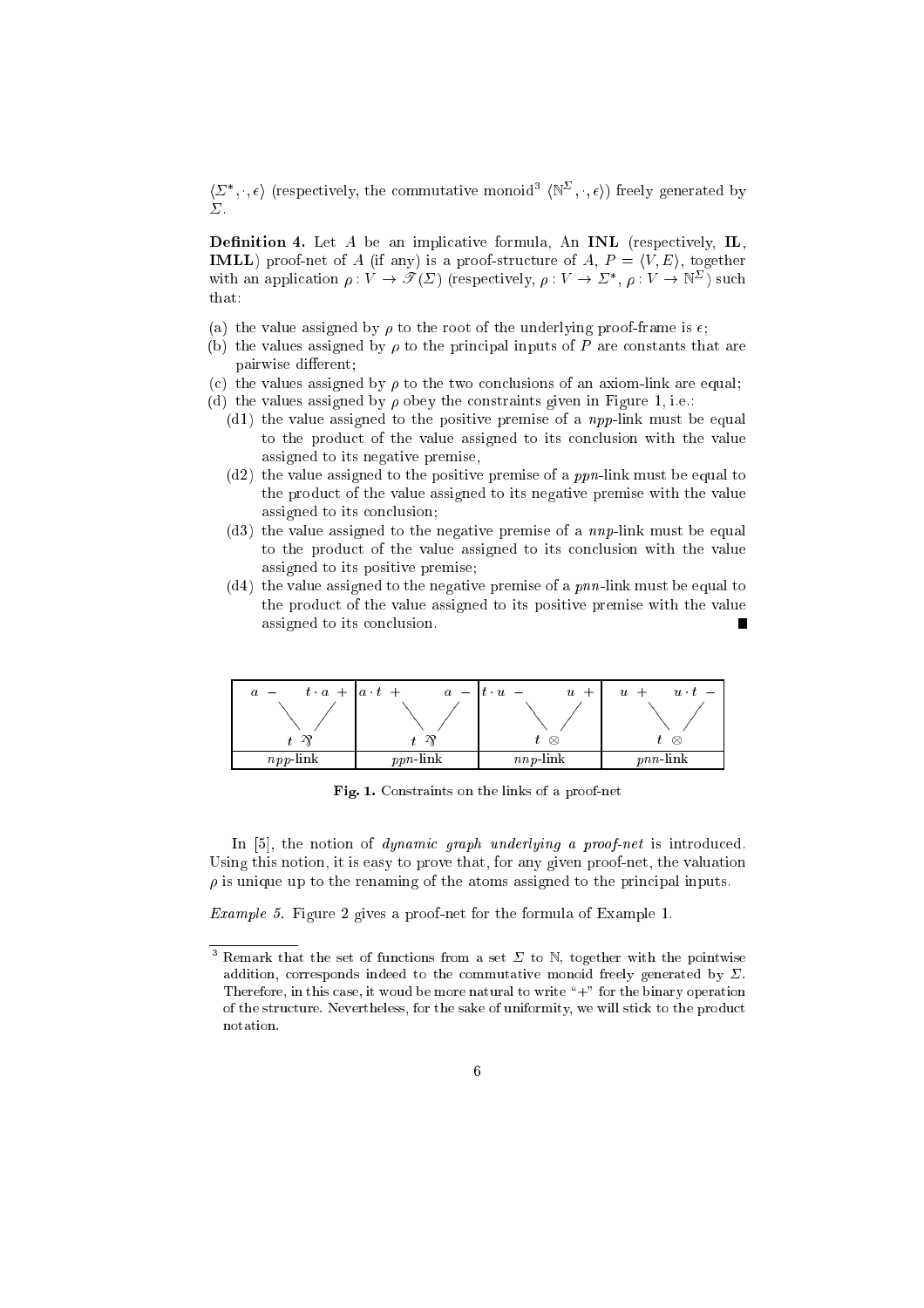

Fig. 2. A proof-net

In his thesis  $[22]$ , Roorda noted that is possible to assign labels that obey the contraints of Definition 4 to the vertices of any correct proof-structure (i.e., a proof-structure that corresponds to some sequent derivation). On the other hand, he did not prove that the existence of such an assignement is sufficient to ensure orre
tness. He stated it as an open problem. We solve the question in of where, indeed, we proved that the condition is sunicient. Consequently, we have the following proposition.

**Proposition 6.** Let A be an implicative formula. A is  $INL$  (respectively,  $IL$ ,  $IMLL$ ) provable if and only if there exists an  $INL$ (respectively,  $IL$ ,  $IMLL$ ) proof net for it for it. Under the contract of the contract of the contract of the contract of the contract of the contract of the contract of the contract of the contract of the contract of the contract of the contract of the contract of

#### $\overline{4}$ Proof-search as a matching problem

Definition 4 suggests almost immediately a proof-search procedure, which may be roughly des
ribed as follows:

- given a formula, assign to the vertices of its proof-frame values that obey the onstraints of Figure 1;
- $-$  try to find a set of axiom links such that the values assigned to the conclusions of any axiom link are equal.

Now, the problem in trying to assign values to a proof-frame is that the onstants assigned to its principal inputs are not sufficient to determine the values assigned to its other verti
es. The way out is to assign variables to some of the verti
es, and then to sear
h for a set of axiom links su
h that the terms assigned to

<sup>4</sup> In fa
t, Roorda onje
tured that the ondition was not suÆ
ient.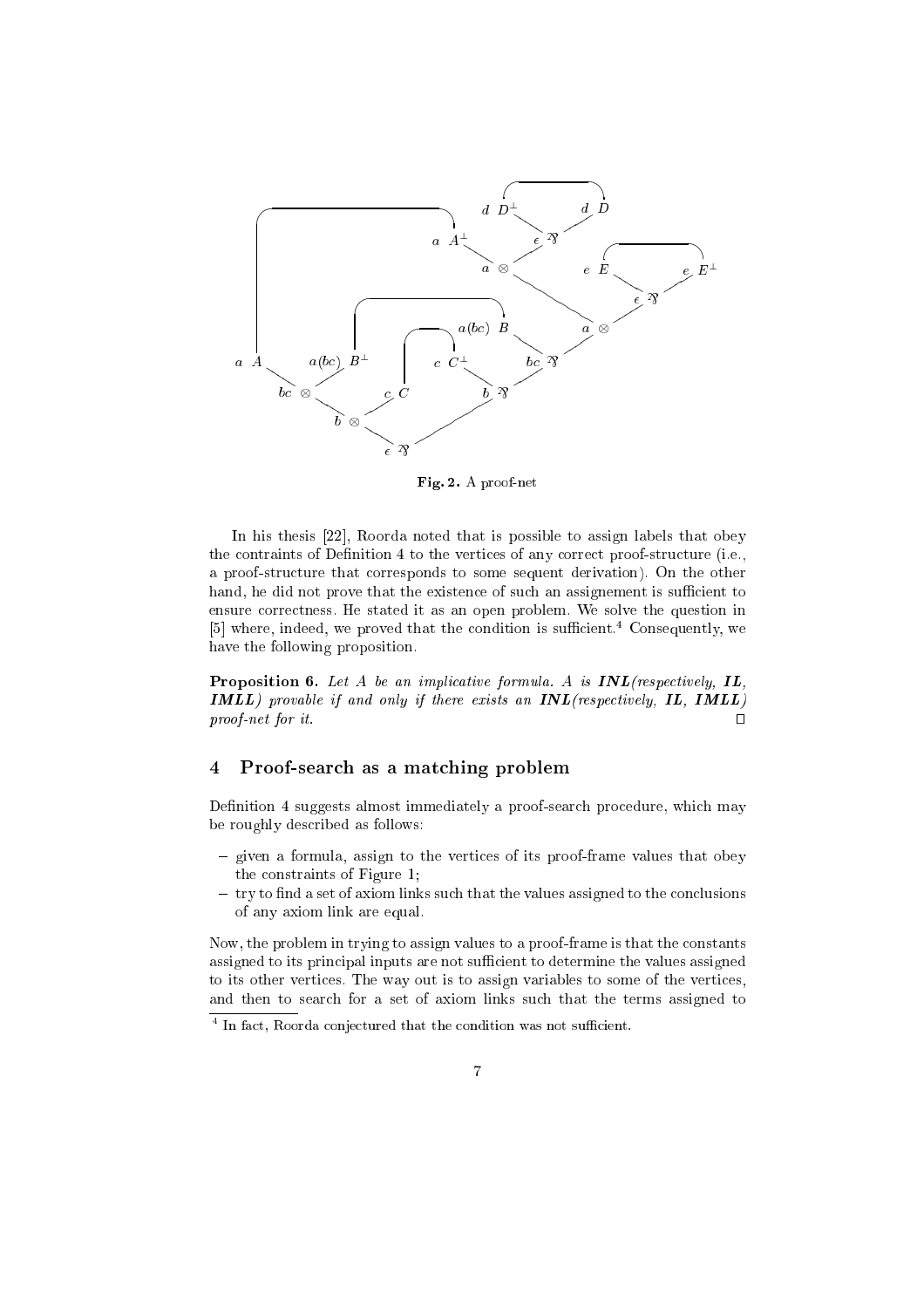the conclusions of any axiom link are unifiable. To make this idea precise, we introduce the notion of valuated proof-frame.

Let  $\mathscr X$  be a countably infinite set disjoint from  $\Sigma$ , whose elements will be called the variables. We write  $\mathcal{T}(\Sigma, \mathcal{X})$  for the set of terms generated by  $\Sigma$  and  $\mathscr X$  (including the identity element  $\epsilon$ ). We have  $\mathscr T(\Sigma) \subset \mathscr T(\Sigma, \mathscr X)$  and, in this setting, the elements of  $\mathscr{T}(\Sigma)$  are called the ground terms. When t is a term, we write var(t) (respectively,  $cst(t)$ ) to denote the set of variables (respectively, constants) occurring in  $t$ . We extend these notations to sets of terms in the obvious way.

**Definition 7.** Let A be an implicative formula. A valuated proof-frame of A consists of the proof-frame of A,  $P = \langle V, E \rangle$ , together with an application  $\rho$ :  $V \to \mathscr{T}(\Sigma, \mathscr{X})$  such that:

- (a) the value assigned by  $\rho$  to the root of P is  $\epsilon$ ;
- (b) the values assigned by  $\rho$  to the principal inputs of P are elements of  $\Sigma$  that are pairwise different;
- (c) the values assigned by  $\rho$  to the principal outputs of P are elements of  $\mathscr X$ that are pairwise different;

 $\blacksquare$ 

(d) the values assigned by  $\rho$  obey the constraints given in Figure 1.

One easily shows that any formula admits a valuated proof-frame, which is unique up to a renaming of the constants assigned the principal inputs and the variables assigned to the principal outputs. Consequently, we will speak of the valuated proof-frame of a formula.

A substitution skeleton  $\sigma$  is defined to be a partial function  $\sigma : \mathcal{X} \to \mathcal{I}(\Sigma)$ whose domain is finite. Such a substitution skeleton induces a unique function  $\hat{\sigma}: \mathscr{T}(\Sigma, \mathscr{X}) \to \mathscr{T}(\Sigma, \mathscr{X})$  such that:

(a)  $\hat{\sigma}(\epsilon) = \epsilon$ , (b)  $\hat{\sigma}(x) = \sigma(x)$ , for  $x \in \text{dom}(\sigma)$ , (c)  $\hat{\sigma}(a) = a$ , for  $a \in (\Sigma \cup \mathcal{X}) \setminus \text{dom}(\sigma)$ , (d)  $\hat{\sigma}(\alpha \cdot \beta) = \hat{\sigma}(\alpha) \cdot \hat{\sigma}(\beta)$ .

A function such as  $\hat{\sigma}$  is called a substitution, and we write Subst $(\mathscr{X}, \Sigma)$  for the set of substitutions. By a slight abuse of language, we will speak of the domain of a substitution to mean the domain of its skeleton. If  $\sigma$  and  $\tau$  are two substitutions whose domains are disjoint, we have that  $\sigma \circ \tau = \tau \circ \sigma$ , and the skeleton of the substitution is the union of the two skeletons. In such a case, again by abuse of language, we will write  $\sigma \cup \tau$  for  $\sigma \circ \tau$ .

The next lemma is almost immediate.

**Lemma 8.** Let A be an implicative formula, and let  $P = \langle \langle V, E \rangle, \rho \rangle$  be its valuated proof-frame. Then, A is **INL**(respectively, **IL, IMLL**) provable if and only if there exists a one-one correspondence  $R$  between the positive leaves and the negative leaves of P, together with a substitution  $\sigma \in \text{Subst}(\mathscr{X}, \Sigma)$  such that for any positive leave p and any negative leave n,  $p R n$  implies that: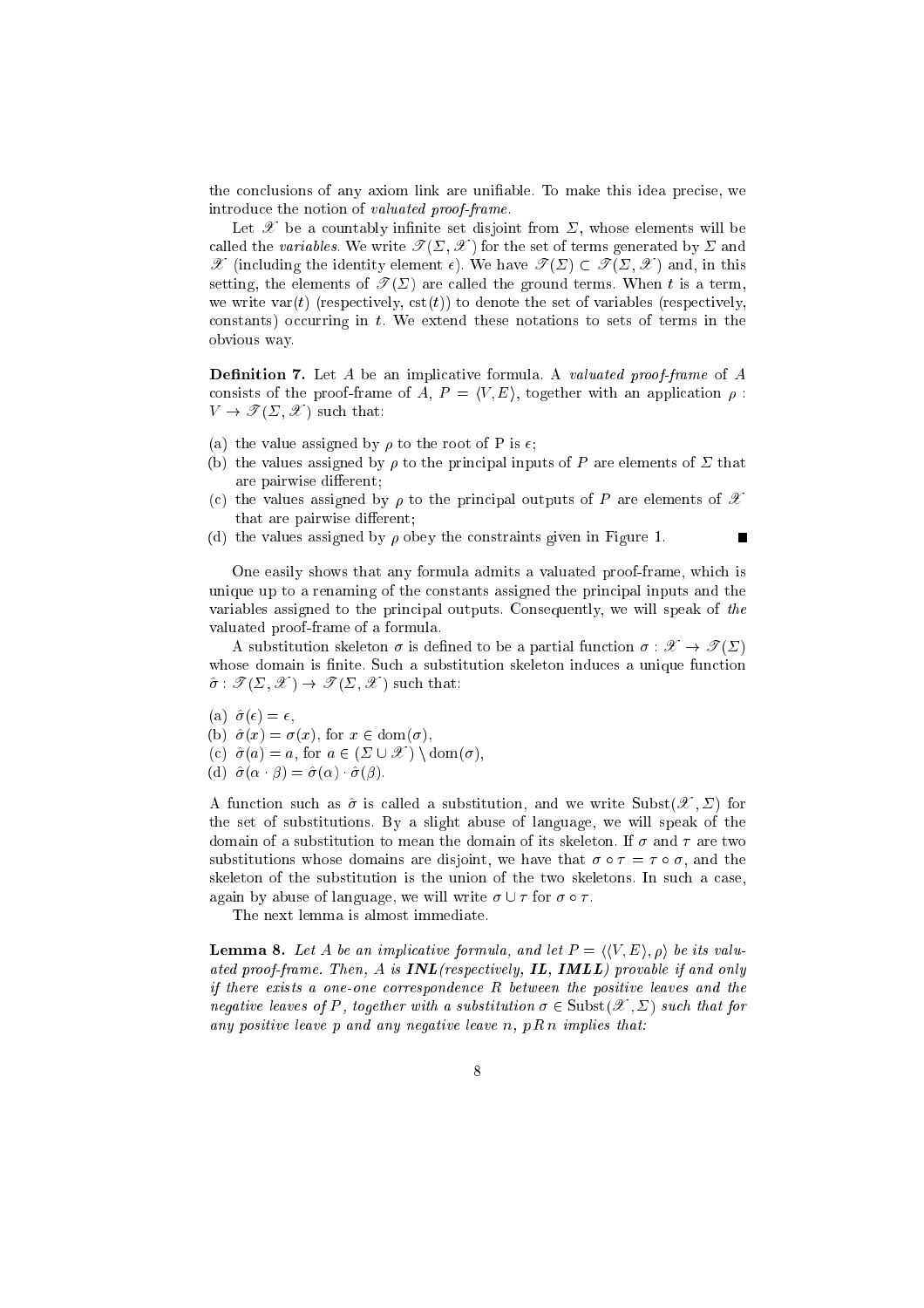- (a) if p is aecorated with A then n is aecorated with  $A^-$ ;
- (b)  $\sigma(\rho(p)) = \sigma(\rho(n))$  (respectively, modulo associativity, modulo associativity and ommutativity).

Proof. Imagine there exist su
h a orresponden
e R and su
h a substitution  $\sigma$ . It is easy to check that  $\langle \langle V, E \cup R \rangle, \sigma \circ \rho \rangle$  is a proof-net. Consequently, by Proposition 6, A is provable.

Conversely, suppose that A is provable, and onsequently, that there exists a proof-net  $((V, E), \rho)$ . Take  $R \equiv E_0 \setminus E$  (the axiom links of the proof-nets). We have that  $p \, R \, n$  implies  $p \, (\bar{p}) \equiv p \, (\bar{n})$ . It is then easy to show, by induction on the proof-frame of A, that there exists a substitution such that  $\rho' = \sigma \circ \rho$ .  $\Box$ 

From the above lemma, we have that to any implicative formula A correspond two sets of terms  $P$  and  $N$  such that  $A$  is provable if and only if there exists a one-oneorresponden
e between P and N together with a substitution that unifies the corresponding terms. In general, the converse is not true: one cannot associate an implicative formula to any pair of sets of terms. The main goal of this section is to characterize the pairs of sets  $(P, N)$  which correspond to impli
ative formulas.

We define the sets of positive  $(\mathscr{P})$  and negative  $(\mathscr{N})$  terms as follows:

$$
\mathscr{P} ::= \mathscr{X} | (\mathscr{P} \cdot \Sigma) | (\Sigma \cdot \mathscr{P})
$$

$$
\mathscr{N} ::= \Sigma | (\mathscr{N} \cdot \mathscr{X}) | (\mathscr{X} \cdot \mathscr{N})
$$

The unique variable occurring in a positive term is called the head of the term. Similarly, the head of a negative term is the unique constant occurring in it. We also define the set of positive ground terms  $(\mathscr{G})$ . These are positive terms whose head as been instantiated by a onstant:

$$
\mathscr{G} ::= \Sigma \mid (\mathscr{G} \cdot \Sigma) \mid (\Sigma \cdot \mathscr{G})
$$

We define the accessibility relation  $\prec$  on  $\mathscr{G} \cup \mathscr{P} \cup \mathscr{N}$  as follows. Let  $t, u \in$  $\mathscr{G} \cup \mathscr{P} \cup \mathscr{N}$ . Then,  $t \prec u$  if and only if:

- either  $t \in \mathscr{G} \cup \mathscr{P}, u \in \mathscr{N}$ , and the head of u occurs in t;
- $\{-\text{ or }t\in\mathcal{N},u\in\mathcal{P},\text{ and the head of }u\text{ occurs in }t.\}$

We now define the central notion of this paper

**Definition 9.** A PN-matching problem consists of two finite sets of terms  $P$  and N such that:

- (a) P ontains one positive ground term, alled the root of the problem, and all its other elements are positive terms;
- (b) all the elements of  $N$  are negative terms;
- (c) all the heads of the positive (respectively, negative) terms are different;
- (d) the head of ea
h positive (respe
tively, negative) term o

urs in exa
tly one negative (respe
tively, positive or positive ground) term;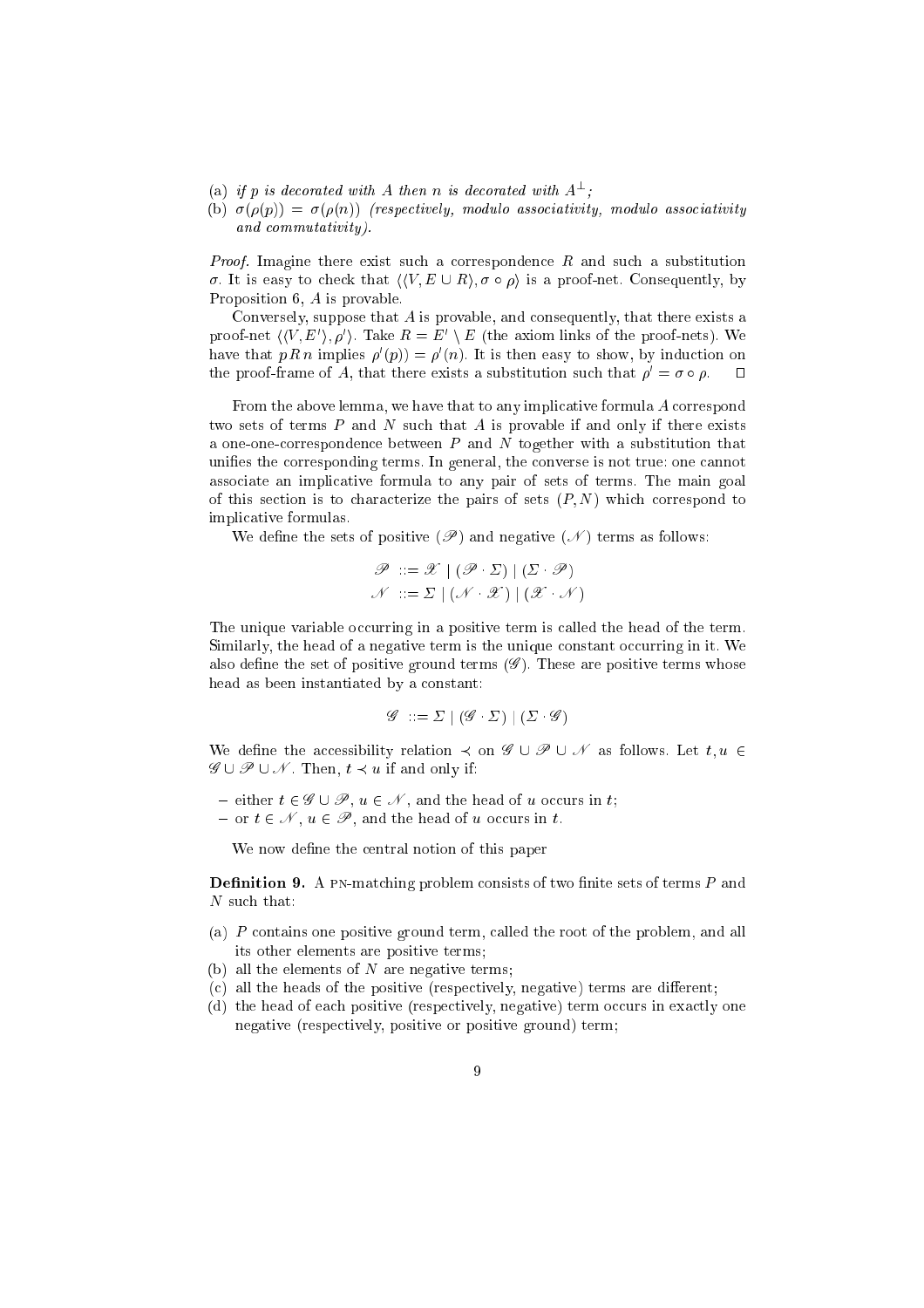- (e) ea
h onstant (respe
tively, variable) that o

urs in a positive or positive ground (respe
tively, negative) term is the head of a negative (respe
tively, positive) term;
- (1) (v $t \in F \cup N$ )  $r \prec t$ , where r is the root of the problem, and  $\prec$  is the transitive reflexive closure of the accessibility relation.

Such a PN-matching problem admits a free-solution (respectively, A-solution, ACsolution) if and only if there exists a one-one-correspondence R between P and N together with a substitution  $\sigma \in \text{Subst}(\mathscr{X}, \Sigma)$  such that  $(\forall p \in P)(\forall n \in N)$  p R n implies  $\sigma(p) = \sigma(n)$  (respectively, modulo associativity, modulo associativity and ommutativity).

As we will see, the above notion of PN-matching corresponds to provability of one-literal formulas. It is not difficult to get rid of this restriction. It suffices to add to the problem (P; N) a set of onstraints C <sup>2</sup> P - N su
h that

$$
(\forall p_1, p_2 \in P)(\forall n_1, n_2 \in N) (p_1, n_1), (p_1, n_2), (p_2, n_2) \in C \Rightarrow (p_2, n_1) \in C,
$$

and require that any solution  $(R, \sigma)$  is such that  $R \subset C$ . Nevertheless, we prefer not to consider such a set of constraints  $C$  in order to keep the notion of PNmat
hing as simple as possible. One of our goal is to gain some insight into the complexity of the Lambek calculus. With respect to this aim, there is no harm in considering only one-literal formulas. Indeed, it is a direct consequence of [15] that one-literal multipli
ative formulas are not easier to prove than many-literal multipli
ative formulas.

We will speak of free PN-matching, associative PN-matching, or associative commutative PN-matching according to the kind of solutions we consider (freesolution, A-solution, or AC-solution, respectively). On the other hand, when stating properties that are ommon to the three kinds of problems, we will simply say pn-mat
hing.

It is not difficult to prove that the definitional properties of a PN-matching problem  $(P, N)$  imply that the accessibility relation on  $P \cup N$  is a tree. This property will be useful in the sequel.

Clearly, a necessary condition for a PN-matching problem to admit a solution is that  $P$  and  $N$  have the same cardinality. We will come back to this in Section 5.

We say that a substitution  $\sigma$  is relative to a set of terms T if and only if  $dom(\sigma) \subset var(T)$ . It is easy to show that, whenever a PN-matching problem  $(P, N)$  admits a solution  $(R, \sigma)$ , it admits a solution  $(R, \sigma)$  where  $\sigma$  is relative to  $P$ . In the sequel of this paper, we will only consider such solutions.

We end this section by proving that free, associative, and associative commutative PN-matching are equivalent to provability in **INL, IL**, and **IMLL**.

**Proposition 10.** For any one-literal implicative formula A, there exists a PNmat
hing problem (P; N) su
h that A is INL (respe
tively, IL, IMLL) provable if and only if (P; N) admits <sup>a</sup> free solution (respe
tively, a-solution, a
-solution).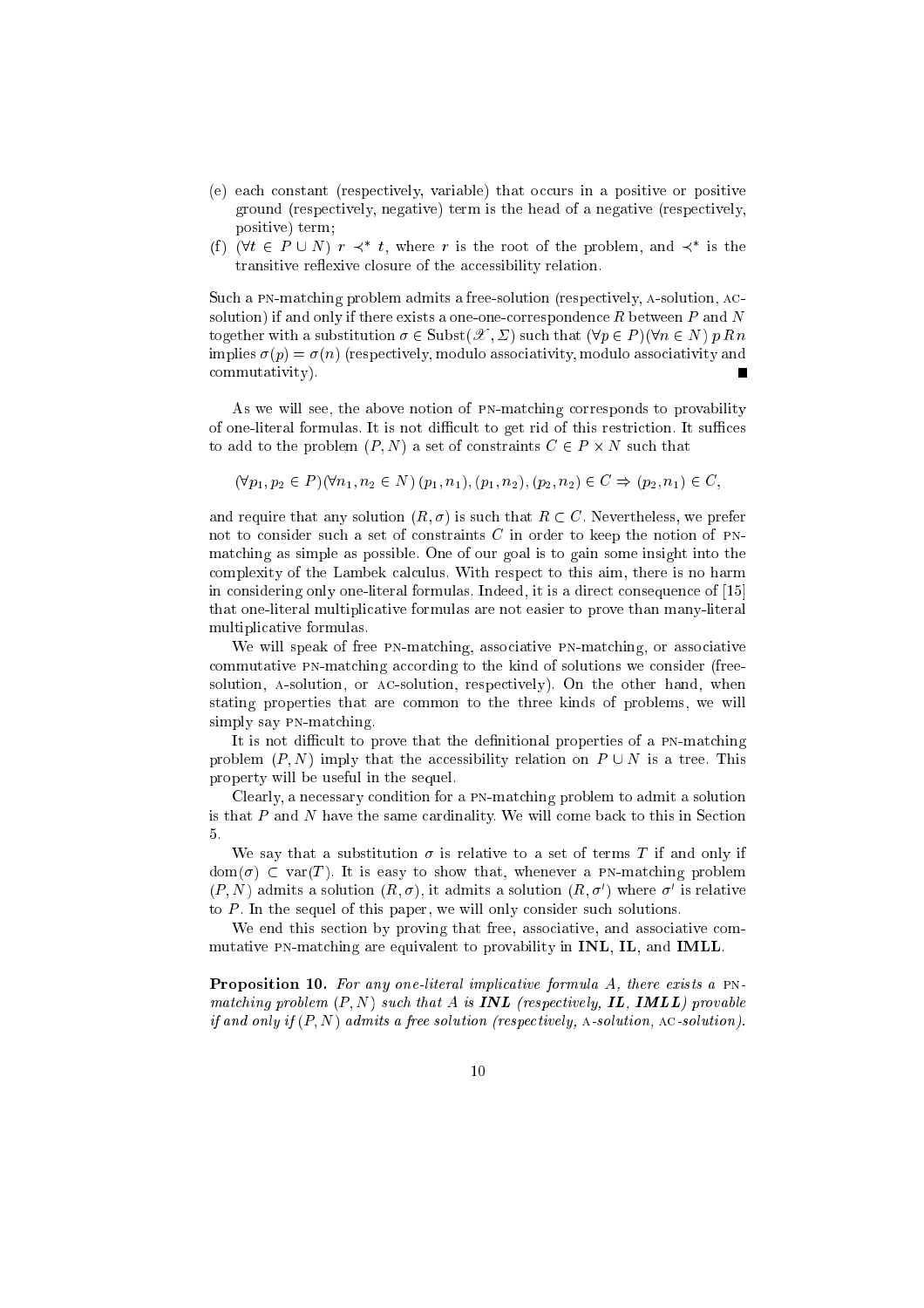Proof. Take P to be the set of terms assigned to the positive leaves of the valuated proof-frame of A. Similarly, take  $N$  to be the set of terms assigned to its negative leaves. One may easily show, by indu
tion on the proof-frame of A, that  $(P, N)$  is a PN-matching problem. Then, by Lemma 8, this problem admits a solution if and only if A is provable.  $\Box$ 

As a corollary of this proposition, we have that associative commutative PNmatching is NP-complete since provability in **IMLL** is known to be NP-complete  $[9]$ 

To show the onverse of proposition 10, we asso
iate a valuated partial parse tree  $\mathcal{T}(t)$  to each term  $t \in \mathscr{P}$  as follows:

- (a)  $\mathcal{T}(X)$  consists of a simple positive node A, which is assigned X;
- (b)  $\mathcal{T}(a \cdot t)$  is obtained as follows: replace in  $\mathcal{T}(t)$  the positive leave which is assigned t by a ppn-link whose positive premise  $A$  is assigned  $a \cdot t$  and whose negative premise  $A^-$  is assigned  $a$ ;
- (c)  $\mathcal{T}(t \cdot a)$  is obtained as follows: replace in  $\mathcal{T}(t)$  the positive leave which is assigned t by a  $npp$ -link whose negative premise  $A^-$  is assigned  $a$  and whose positive premise A is assigned  $t \cdot a$ .

Similarly, one defines  $\mathcal{T}(t)$ , for  $t \in \mathcal{N}$ :

- (a)  $T(a)$  consists of a simple negative node  $A^-$ , which is assigned a;
- (b)  $\mathcal{T}(X \cdot t)$  is obtained as follows: replace in  $\mathcal{T}(t)$  the negative leave which is assigned t by a pnn-link whose positive premise  $A$  is assigned  $X$  and whose negative premise  $A^-$  is assigned  $\Lambda \cdot t$ ;
- (c)  $\mathcal{T}(t \cdot X)$  is obtained as follows: replace in  $\mathcal{T}(t)$  the negative leave which is assigned t by a  $nnp$ -link whose negative premise  $A^-$  is assigned t  $\Lambda$  and whose positive premise  $A$  is assigned  $X$ .

Finally, one defines  $\mathcal{T}(t)$ , for  $t \in \mathscr{G}$ :

- (a)  $\mathcal{T}(a)$  consists of a *npp*-link whose both premises are assigned a and whose conclusion is assigned  $\epsilon$ ;
- (b)  $\mathcal{T}(a \cdot t)$ , where t is not atomic, is obtained as follows: replace in  $\mathcal{T}(t)$  the positive leave which is assigned  $t$  by a ppn-link whose positive premise  $A$  is assigned  $a \cdot t$  and whose negative premise  $A^-$  is assigned  $a$ ;
- (c)  $\mathcal{T}(t \cdot a)$  is obtained as follows: replace in  $\mathcal{T}(t)$  the positive leave which is assigned t by a  $npp$ -link whose negative premise  $A^-$  is assigned  $a$  and whose positive premise A is assigned  $t \cdot a$ .

**Proposition 11.** For any  $PN$ -matching problem  $(P, N)$ , there exists a one-literal implicative formula as a substitution of the providence  $\eta$  , in the set of the substitution of the substitution of and only if (P; N) admits <sup>a</sup> free solution (respe
tively, a-solution, a
-solution).

Proof. Let P and N be two sets of terms that satisy Conditions (b), (
), (d), and  $(f)$  of Definition 9—but that does not necessarily satisfy Condition (e). We construct a valuated proof-frame  $F$  by induction on the accessibility relation. If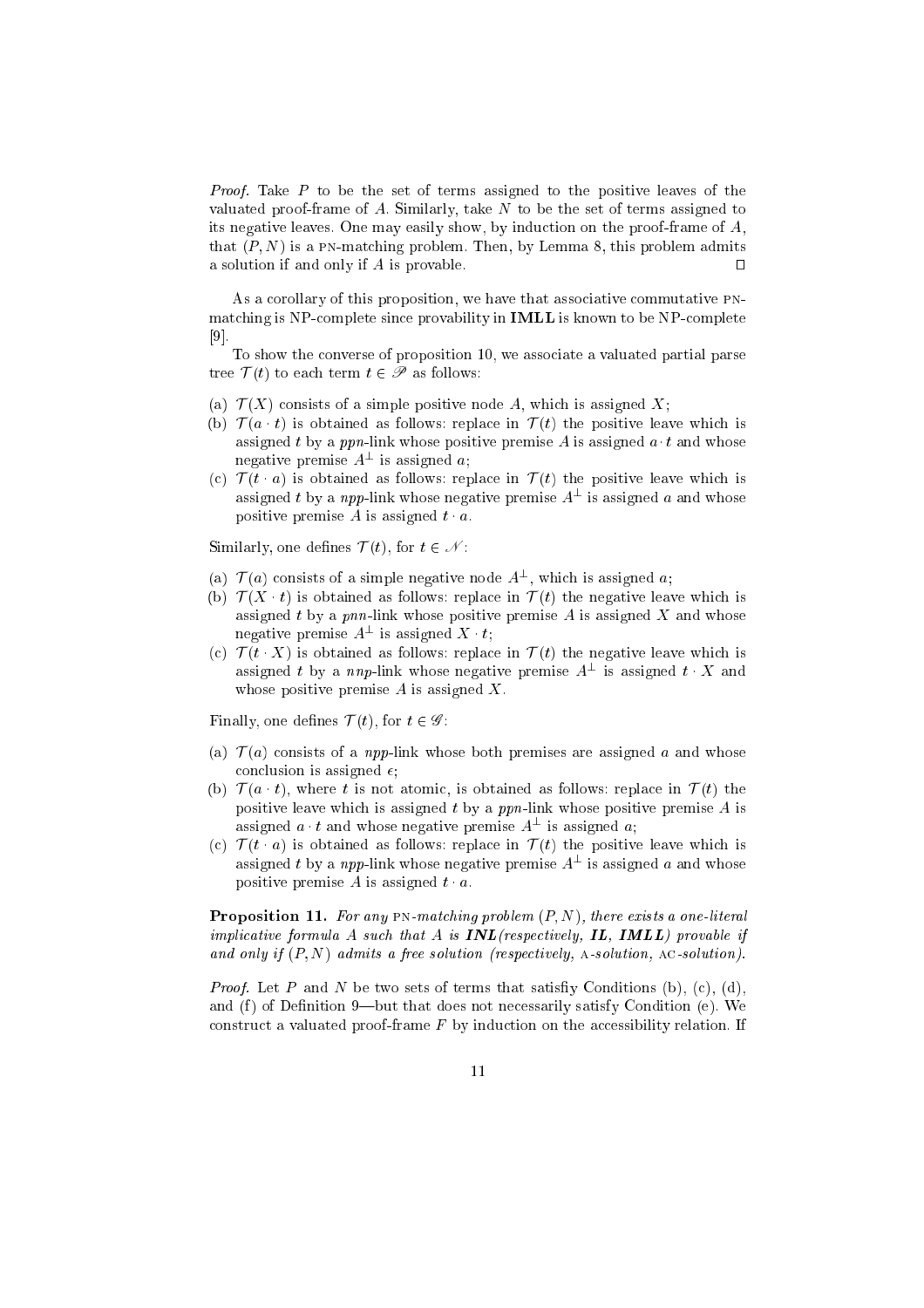N is empty, and consequently,  $P = \{r\}$  where r is the root of the problem, we take  $F = \mathcal{T}(r)$ . Otherwise, let  $t \in P \cup N$  be a term that is maximal with respect of  $\prec$ . Let  $F$  be the valuated proof-frame associated, by induction hypothesis, to the problem obtained by removing t from  $(P, N)$ . F is then constructed by grafting  $T(t)$  in place of the unique leave of  $F$  -that is assigned the head of  $t$ and that has the same polarity as  $t$ . It is not difficult to check that  $F$  is indeed the valuated proof-frame of a one-literal formula A, and that the positive and negative leaves of  $F$  are respectively assigned the elements of  $P$  and  $N$ . Hence, the proof of the proposition follows by Lemma 8.  $\Box$ 

As a corollary of this proposition, we have that free PN-matching is polynomial since provability in  $\textbf{INL}$  is known to be polynomial [1]. Finally, as a corollary of both Proposition 10 and 11, we have that provability of one-literal formulas in IL is NPomplete or polynomial if and only if asso
iative pn-mat
hing is NPomplete or polynomial, respe
tively. Consequently, the omplexity problem of the Lambek calculus may be studied through our notion of PN-matching

### 5 A pn-mat
hing algorithm

In this section, we give a general PN-matching algorithm. We first specify it by means of a non deterministi transition system. Then we explain how this algorithm may be implemented in a more efficient way.

In what follows, we assume that the terms defining a PN-matching problem are assigned different integers, and if t is such an indexed term  $#t$  denotes the integer assigned to  $t$ . We also assume that a substitution applied on an indexed term does not affect the integer, i.e.,  $\#\sigma(t) = \#t$ . This is only needed to keep a tra
e of the original terms when applying a substitution and to allow orresponden
es between terms to be represented as relations on integers.

Let P and N be two sets of indexed terms,  $R \subset N \times N$ , and  $\sigma \in \text{Subst}(\mathscr{X}, \Sigma)$ . Consider the following transition:

$$
\langle P, N, R, \sigma \rangle \longrightarrow \langle \tau(P \setminus \{t\}), \tau(N \setminus \{u\}), R \cup \{(\#t, \#u)\}, \tau \circ \sigma \rangle \tag{1}
$$

where  $t \in P$  is a positive ground term,  $u \in N$ , and  $\tau$  is a substitution whose domain is var(u) and such that  $t = \tau(u)$ .

We will prove that a PN-matching problem  $(P, N)$  admits a solution  $(R, \sigma)$ if and only if there exists a sequen
e of transitions su
h that:

$$
\langle P, N, \varnothing, id \rangle \longrightarrow^* \langle \varnothing, \varnothing, R, \sigma \rangle \tag{2}
$$

Clearly there cannot be infinite sequences such as  $(2)$ . Moreover, the branching due to the non-determinism of Transition (1) is finite. Consequently, Transition (1) spe
ies indeed a non deterministi algorithm. Proving the orre
tness of this algorithm (i.e., the if-part of the above statement) is straightforward.

**Proposition 12.** Let  $(P, N)$  be a PN-matching problem such that

$$
\langle P, N, \varnothing, id \rangle \longrightarrow^* \langle \varnothing, \varnothing, R, \sigma \rangle
$$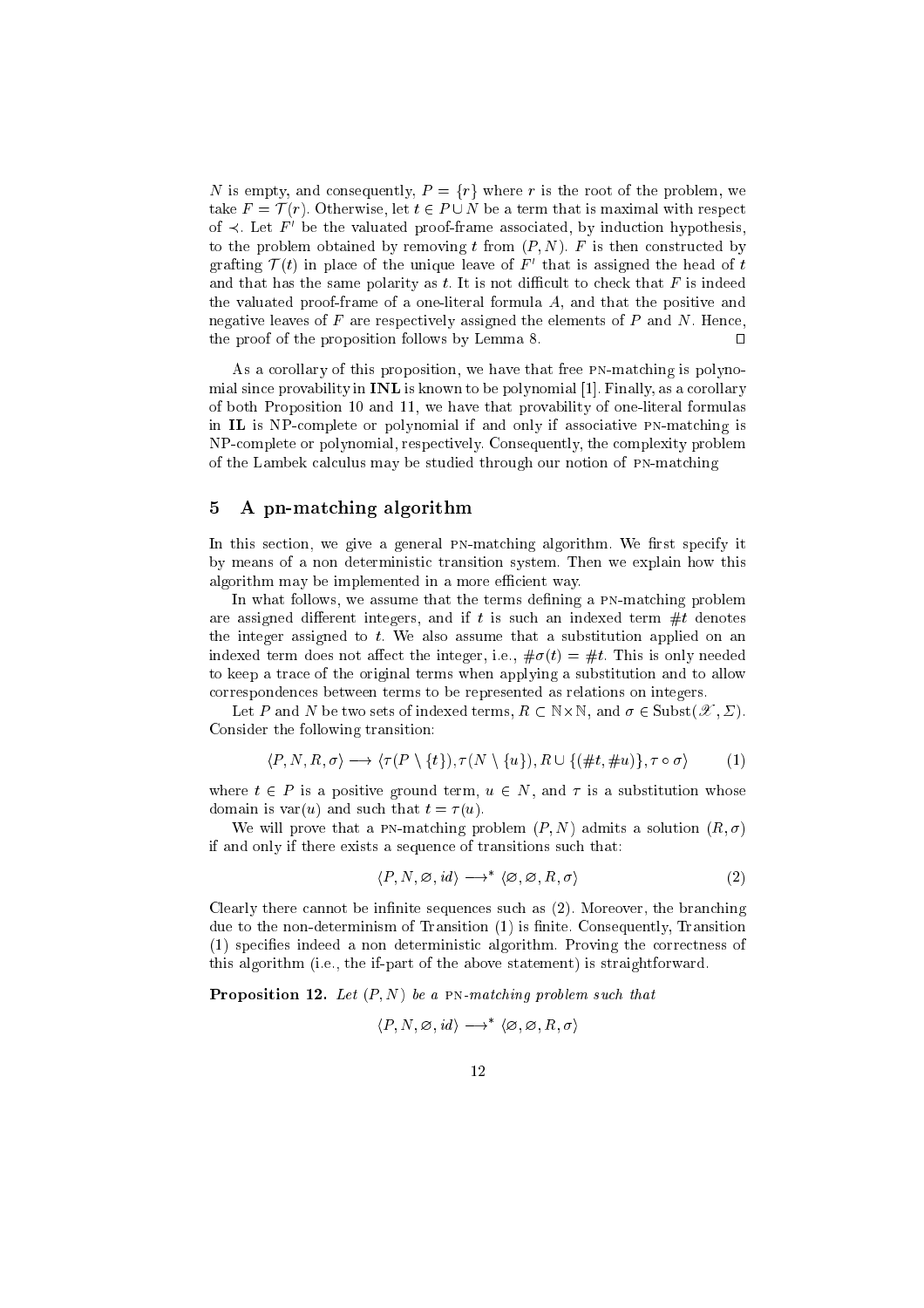Then (R; ) is <sup>a</sup> solution to (P; N).

Proof. A straightforward indu
tion on the sequen
e of transitions. ut

In order to prove the completeness of the algorithm, we first establish a lemma.

 $\Box$ 

**Lemma 13.** Let  $(P_1, N_1)$  and  $(P_2, N_2)$  be two PN-matching problems such that  $var(P_1) \cap var(P_2) = \emptyset$ . If there exist sequences of transitions such that

$$
\langle P_1, N_1, \varnothing, id \rangle \longrightarrow^* \langle \varnothing, \varnothing, R_1, \sigma_1 \rangle \quad and \quad \langle P_2, N_2, \varnothing, id \rangle \longrightarrow^* \langle \varnothing, \varnothing, R_2, \sigma_2 \rangle
$$

then there exist <sup>a</sup> sequen
e of transition su
h that

$$
\langle P_1 \cup P_2, N_1 \cup N_2, R_0, \sigma_0 \rangle \longrightarrow^* \langle \varnothing, \varnothing, R_2 \cup R_1 \cup R_0, \sigma_2 \cup \sigma_1 \cup \sigma_0 \rangle
$$

where R0 is any relation, and 0 is a substitution whose domain is disjoint from  $var(P_1)$  and  $var(P_2)$ .

Proof. Sin
e var(P1)\var(P2) <sup>=</sup> ?, we have that 1(P2) <sup>=</sup> P2 and 1(N2) <sup>=</sup> N2. It is then straightforward to prove that:

$$
\langle P_1 \cup P_2, N_1 \cup N_2, R_0, \sigma_0 \rangle \longrightarrow^* \langle P_2, N_2, R_1 \cup R_0, \sigma_1 \circ \sigma_0 \rangle
$$
  

$$
\longrightarrow^* \langle \varnothing, \varnothing, R_2 \cup R_1 \cup R_0, \sigma_2 \circ \sigma_1 \circ \sigma_0 \rangle
$$

Moreover, we have that the domain of  $\sigma_0$ ,  $\sigma_1$ , and  $\sigma_2$  are pairwise disjoint. Hence,  $\sigma_2 \circ \sigma_1 \circ \sigma_0 = \sigma_2 \cup \sigma_1 \cup \sigma_0.$ 

We now prove the ompleteness of the algorithm.

**Proposition 14.** Let  $(P, N)$  be a PN-matching problem that admits a solution  $(R, \sigma)$ . Then there exists a sequence of transitions such that:

$$
\langle P, N, \varnothing, id \rangle \longrightarrow^* \langle \varnothing, \varnothing, R, \sigma \rangle
$$

Proof. Let r <sup>2</sup> P be the root of the problem, and let u <sup>2</sup> N be su
h that  $(\text{\#r}, \text{\#u}) \in R$ . Then, let  $\sigma_u$  be the substitution  $\sigma$  restricted to var $(u)$ , and let  $(t_i)_{i \in n}$  be the positive terms such that  $u \prec t_i$ . Define the following sets, relations, and substitutions:

$$
P_i = \{ t \in P \mid \sigma_u(t_i) \prec^* \sigma_u(t) \}
$$
  
\n
$$
N_i = \{ t \in N \mid \sigma_u(t_i) \prec^* \sigma_u(t) \}
$$
  
\n
$$
R_i = R \cap (\#P_i \times \#N_i)
$$
  
\n
$$
\sigma_i
$$
 is the substitution  $\sigma$  restricted to  $\text{var}(P_i)$ 

It is easy to show, from the definitional properties of a PN-matching problem that:

 ${ (}\forall i, j \in n)$   $i \neq j$  implies  $P_i \cap P_j = \emptyset$  and  $N_i \cap N_j = \emptyset$ ,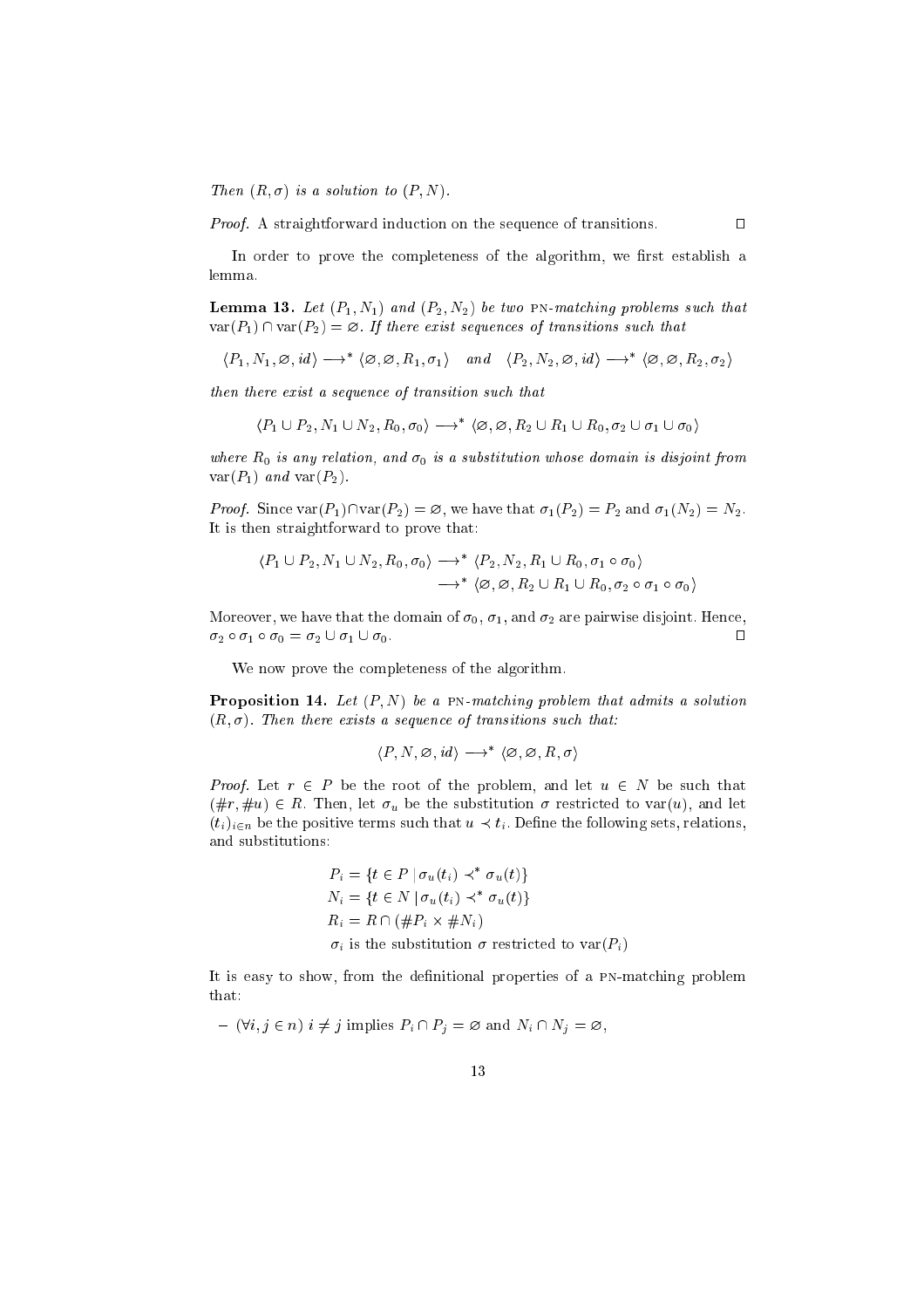- 
- $\begin{array}{l} -\bigcup_{i\in n}P_i=P\setminus\{r\}\text{ and } \bigcup_{i\in n}N_i=N\setminus\{u\},\\ -\bigcup_{i\in n}R_i=R\setminus\{(\#r,\#u)\}\text{ and }(\bigcup_{i\in n}\sigma_i)\cup\sigma_u=\sigma, \end{array}$
- $-((\sigma_u(P_i), \sigma_u(N_i)))_{i \in n}$  is a family of PN-matching problems, with  $(t_i)_{i \in n}$  as roots, that admits the family of solutions  $((R_i, \sigma_i))_{i \in n}$ .

Then, by induction hypothesis, there exist sequences of transitions such that:

$$
\langle \sigma_u(P_i), \sigma_u(N_i), \varnothing, id \rangle \longrightarrow^* \langle \varnothing, \varnothing, R_i, \sigma_i \rangle
$$

and, by iterating Lemma 13,

$$
\langle \bigcup_{i \in n} \sigma_u(P_i), \bigcup_{i \in n} \sigma_u(N_i), \{(\#r, \#u)\}, \sigma_u \rangle \longrightarrow^* \langle \varnothing, \varnothing, R, \sigma \rangle,
$$

which allows us to conclude since

$$
\langle P, N, \varnothing, id \rangle \longrightarrow \langle \bigcup_{i \in n} \sigma_u(P_i), \bigcup_{i \in n} \sigma_u(N_i), \{ (\#r, \#u) \}, \sigma_u \rangle
$$

 $\Box$ 

There are different sources of non-determinism in our PN-matching algorithm:

- (a) the choice of the positive ground term  $t$  according to which the transition is done,
- (b) the choice of the negative term  $u$  to be matched with  $t$ .
- (c) the choice of the substitution  $\tau$  such that  $t = \tau(u)$ .

One cannot avoid (b) and (c). On the other hand, the non-determinism due to (a) may be circumvented as we will explain by transforming our algorithm.

We first show that there is no need for updating  $N$  in Transition (1). Consider the following sequence of transitions:

$$
\langle P, N, \varnothing, id \rangle \longrightarrow^* \langle P', N', R, \sigma \rangle
$$
  

$$
\longrightarrow \langle \tau(P' \setminus \{t\}), \tau(N' \setminus \{u\}), R \cup \{(\#t, \#u)\}, \tau \circ \sigma \rangle
$$

where  $(P, N)$  is a PN-matching problem. It is a direct consequence of Properties (c), (d) and (e) of Definition 9 that the substitution  $\tau$  does not affect  $N' \setminus \{u\}$ , i.e.,  $\tau(N' \setminus \{u\}) = N' \setminus \{u\}$ . Moreover, because of these same properties, there cannot be any positive ground term  $t' \in \tau(P' \setminus \{t\})$  such that  $t' = \tau'(u)$  for some substitution  $\tau'$ . Hence, updating N is only needed in order to ensure that P and N have the same number of elements. But this may be checked once and for all before starting any sequence of transition. Therefore, one may assume that  $N$  is an invariant datum that is global to all the possible sequences of transitions.

Now consider the set  $P' \setminus \{t\}$  that appears in the above transition. This set may be partitioned into two set  $P_1$  and  $P_2$  as follows:

$$
P_1 = \{t \in P' \mid u \prec t\}
$$
 and  $P_2 = P' \setminus (P_1 \cup \{t\})$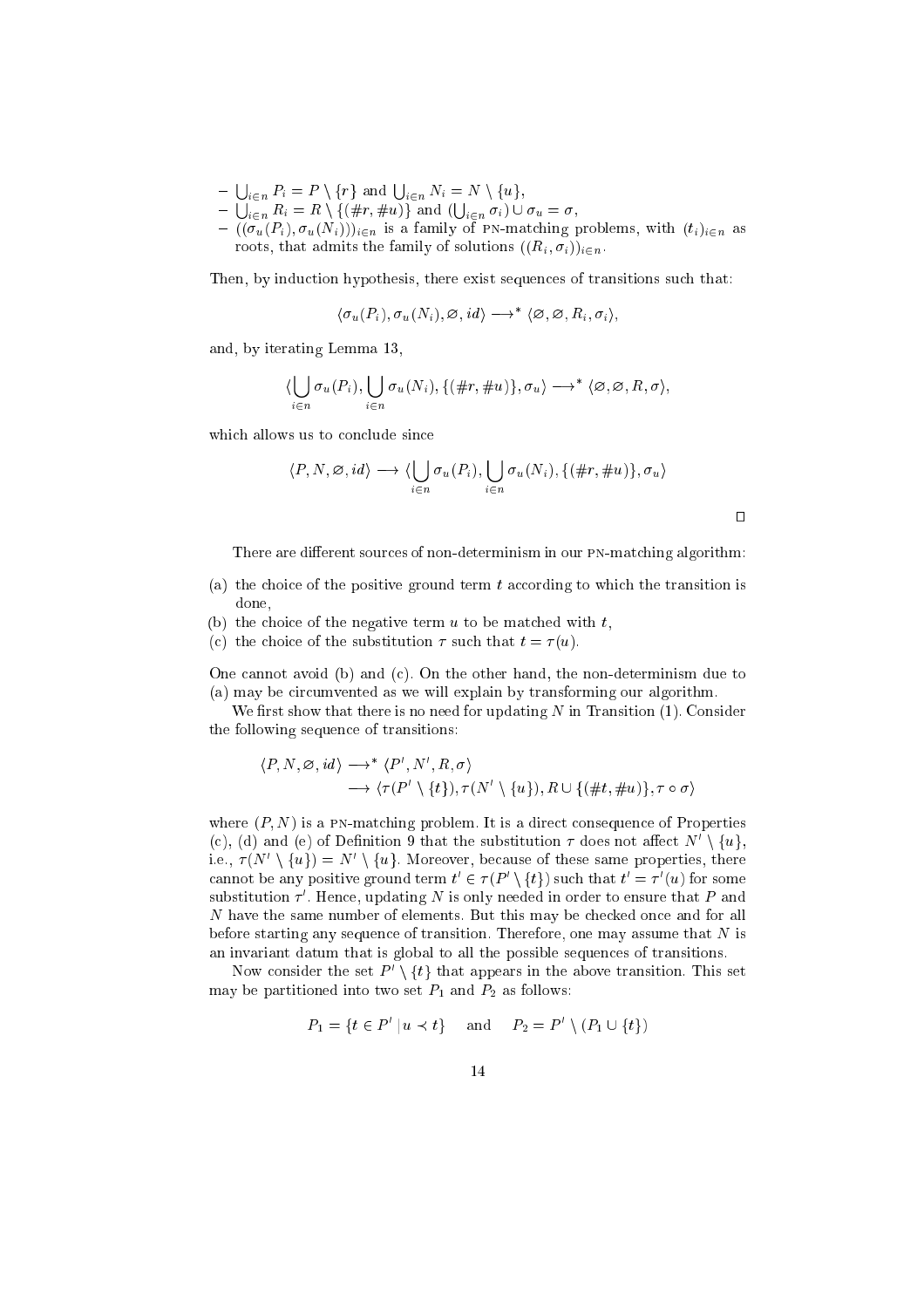Again by the definitional properties of a PN-matching problem, one may prove that all the terms in  $\tau(P_1)$  are positive ground terms and that  $\tau(P_2) = P_2$ . Moreover, using Property (1) of Definition 9, one proves that, whenever  $\tau(P_-(\{t\})$ does not comtain any positive ground term, we have  $P \to \{t\} = \varnothing$ .

These observations lead us to the definition of a new transition:

$$
\langle G, R, \sigma \rangle \stackrel{P, N}{\longrightarrow} \langle (G \setminus \{t\}) \cup \tau(Q), R \cup \{(\#t, \#u)\}, \tau \circ \sigma \rangle \tag{3}
$$

where:

- ${\sf P}$ , G, and N are sets of positive, positive ground, and negative terms respectively;
- $R \subset \mathbb{N} \times \mathbb{N}$  and  $\sigma \in \text{Subst}(\mathscr{X}, \Sigma);$
- $t \in G$ ,  $u \in N$ , and  $\tau$  is a substitution whose domain is var(u) and such that  $t = \tau(u)$ ;

$$
-Q = \{t \in P \mid u \prec t\}.
$$

It follows from the above discussion that a PN-matching problem  $(P, N)$  with root r admits a solution  $(R, \sigma)$  if and only if there exists a sequence of transitions such that:  $\overline{D}$   $\overline{M}$ 

$$
\langle \{r\}, \varnothing, id \rangle \stackrel{P, N^*}{\longrightarrow} \langle \varnothing, R, \sigma \rangle \tag{4}
$$

provided that  $P$  and  $N$  have the same number of elements.

Finally, let G, R, and  $\sigma$  be such that

$$
\langle \{r\}, \varnothing, id \rangle \stackrel{P,N^*}{\longrightarrow} \langle G, R, \sigma \rangle \tag{5}
$$

where  $(P, N)$  is a PN-matching problem whose root is r. Assume that there exists two different transitions:

$$
\langle G, R, \sigma \rangle \stackrel{P,N}{\longrightarrow} \langle (G \setminus \{t_1\}) \cup \tau_1(Q_1), R \cup \{(\#t_1, \#u_1)\}, \tau_1 \circ \sigma \rangle
$$
  

$$
\langle G, R, \sigma \rangle \stackrel{P,N}{\longrightarrow} \langle (G \setminus \{t_2\}) \cup \tau_2(Q_2), R \cup \{(\#t_2, \#u_2)\}, \tau_2 \circ \sigma \rangle
$$

It is easy to prove, by induction on the length of Sequence (5) that  $cst(t_1) \cap$  $\text{cst}(t_2) = \emptyset$ . Consequently, we have  $u_1 \neq u_2$ ,  $\text{var}(u_1) \cap \text{var}(u_2) = \emptyset$ , and  $Q_1 \cap$  $Q_2 = \emptyset$ . This implies that there exist two transitions such that:

$$
\langle (G \setminus \{t_1\}) \cup \tau_1(Q_1), R \cup \{(\#t_1, \#u_1)\}, \tau_1 \circ \sigma \rangle \xrightarrow{N, P} \langle (G \setminus \{t_1, t_2\}) \cup \tau_1(Q_1) \cup \tau_2(Q_2), R \cup \{(\#t_1, \#u_1), (\#t_2, \#u_2)\}, (\tau_1 \cup \tau_2) \circ \sigma \rangle \langle (G \setminus \{t_2\}) \cup \tau_2(Q_2), R \cup \{(\#t_2, \#u_2)\}, \tau_2 \circ \sigma \rangle \xrightarrow{N, P} \langle (G \setminus \{t_1, t_2\}) \cup \tau_1(Q_1) \cup \tau_2(Q_2), R \cup \{(\#t_1, \#u_1), (\#t_2, \#u_2)\}, (\tau_1 \cup \tau_2) \circ \sigma \rangle
$$

Consequently, there is no source of non-determinism in the choice of the positive ground term according to which the transition is done. This means that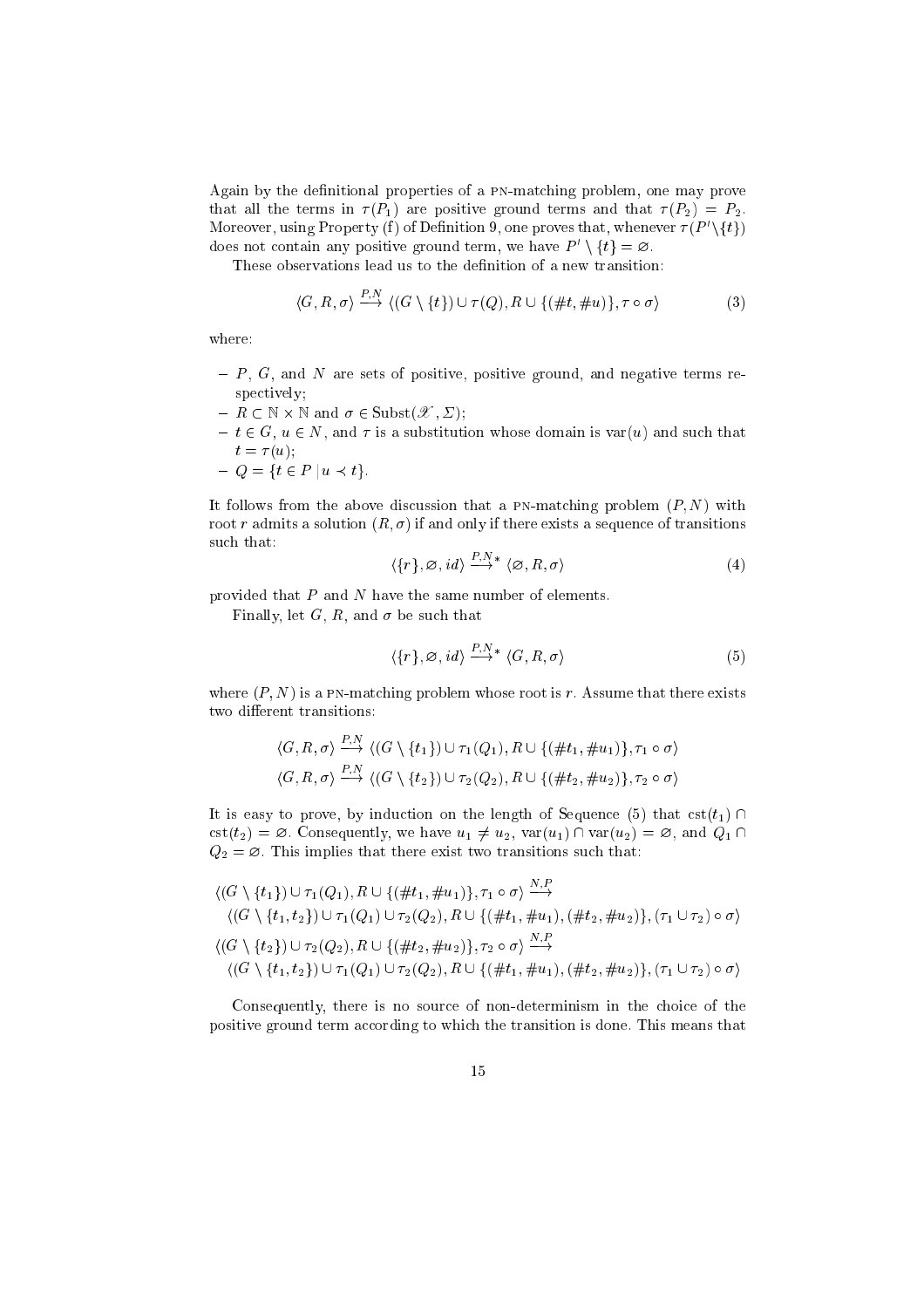the search for a successful sequence of transitions may be organised as an and/ortree. In Appendix A, such an and/or-tree is given for the following associative pn-mat
hing problem:

$$
P = \{1 : abc, 2 : Z, 3 : Y, 4 : eX, 5 : Wd\} \text{ and } N = \{1' : c, 2' : YbZ, 3' : e, 4' : d, 5' : aXW\}
$$

The main nodes, in this tree, are labelled with ground terms and the edges growing from these correspond to the different negative terms that match with the ground terms labelling the main nodes. Ea
h su
h edge is labelled with the index of the orresponding negative term. Then there is a possible or-node with leaving edges corresponding to the possible different unifiers. Finally, each possible unifier gives rise to a and-node whose leaving edges reach the new positive ground terms resulting from a transition.

In su
h an and/or-tree, the subtree growing out of a main node is history independent: it is ompletely determined by the ground term labelling the main node. Consequently, the proof-search space may be organised as a DAG rather than as a tree (by using memoization or dynamic programming techniques, for instan
e).

#### 6 Conclusions and future work

We have reduced **INL, IL**, and **IMLL** provability to matching problems that emphasise the part played by associativity in the case of IL, and associativity and commutativity in the case of **IMLL**. As we said in the introduction, we hope that this reduction will give an insight into the complexity of the Lambek calculus. An important question, in this context, is to know wether our PN-matching algorithm runs in polynomial time in the non-associative case. In fact, even in this simple case, it is not difficult to construct families of formulas for which the proofsear
h spa
e, when organised as a tree, has an exponential number of nodes (see Appendix B). Consequently, the only hope of obtaining a polynomial algorithm is to organise some sharing as we suggested at the end of the previous section. If we do so, our PN-matching algorithm runs in polynomial time provided that the number of different positive ground terms involved in the search is polynomial. Several experimental results (see Appendix B, for instan
es) suggest that this is the ase. Unfortunately, we do not know how to prove it in general. Therefore, the next step of this work will be to solve this question.

The first experiments we have conducted seem to indicate that our PNmatching algorithm has a good behaviour in practice. Hence, it would be interesting to see how our approach compete with other methods  $[16,23]$ . In this practical setting, working only in the implicative fragment of mutiplicative linear logic is a limitation. This raised the question of extending our procedure to fragments including additives and exponentials. In this respect,  $[11]$  might be a sour
e of inspiration. Indeed, in the purely impli
ative ase, there is a strong onne
tion between our proof-sear
h algorithm and Lamar
he's games.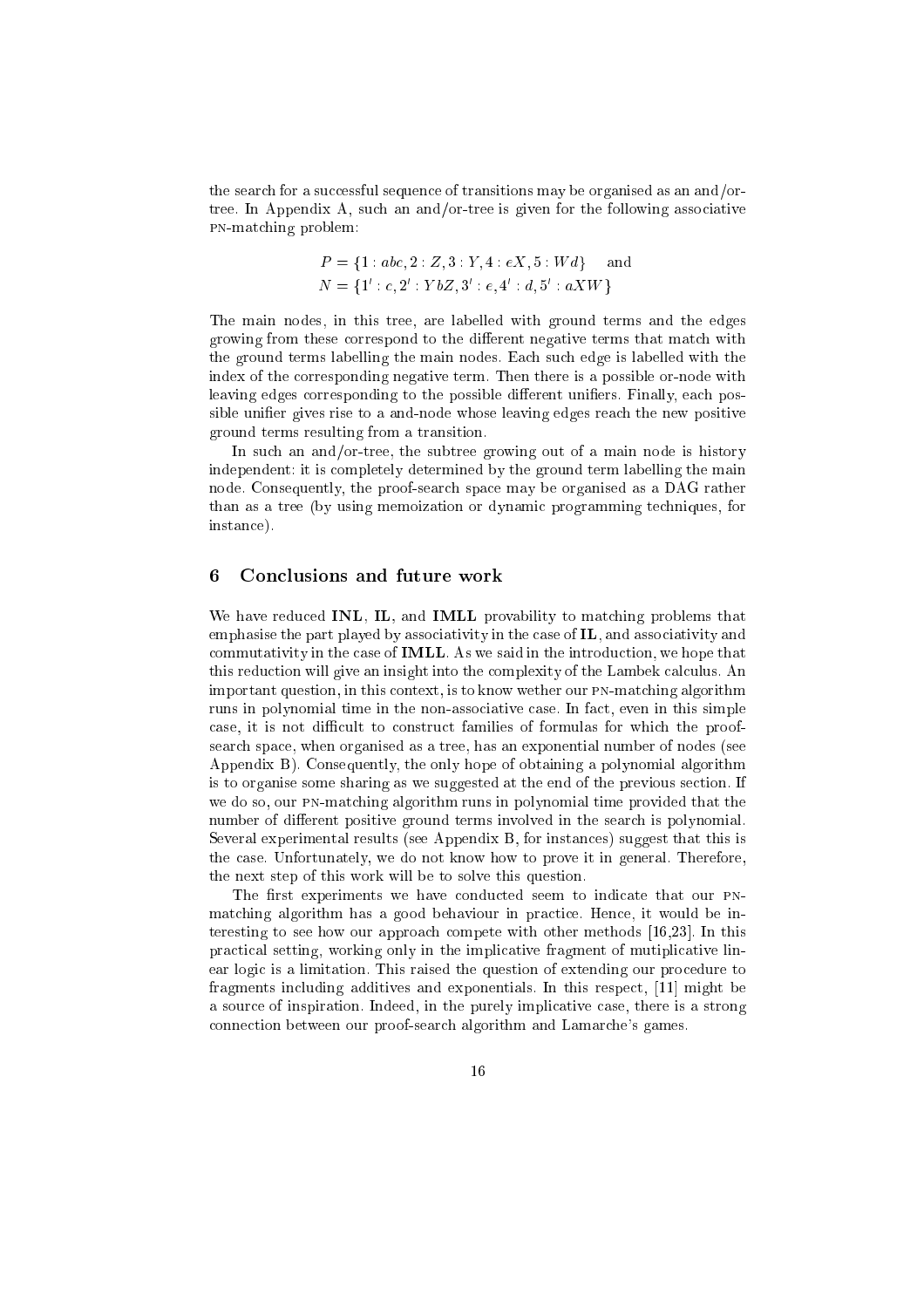### Referen
es

- 1. E. Aarts and K. Trautwein. Non-asso
iative Lambek ategorial grammar in polynomial time. Mathematical Logic Quaterly, 41:476-484, 1995.
- 2. C. Berge. Graphs. North-Holland, se
ond revised edition edition, 1985.
- $3. V.$  Danos. Une application de la logique linéaire à l'étude des processus de normalisation et principalement du lambda calcul. Thèse de doctorat, Université de Paris VII, 1990.
- 4. V. Danos and L. Regnier. The structure of multiplicatives. Archive for Mathematical Logic, 28:181-203, 1989.
- 5. Ph. de Groote. An algebraic correctness criterion for intuitionistic multiplicative proofnets. Theoretical Computer Science, 224:115-134, 1999.
- 6. Ph. de Groote. The non-associative lambek calculus with product in polynomial time. In International Conference on Theorem Proving with Analytic Tableaux and Related Methods, volume 1617 of Lecture Notes in Artificial Intelligence, pages 128-139. Springer Verlag, 1999.
- 7. J.-Y. Girard. Linear logic. Theoretical Computer Science, 50:1-102, 1987.
- 8. S. Guerrini. Correctness of multiplicative proof-nets is linear. In Proceedings of the fourteenth annual IEEE symposium on logic in computer science, pages 454-463, 1999
- 9. M. Kanovich. Horn programming in linear logic is np-complete. In 7-th annual IEEE Symposium on Logic in Computer Science, pages 200-210. IEEE Computer So
iety Press, 1992.
- 10. Yves Lafont. From proof nets to intera
tion nets. In J.-Y. Girard, Y. Lafont, and L. Regnier, editors, Advances in Linear Logic, pages 225-247. Cambridge University Press, 1995.
- 11. F. Lamarche. Games semantics for full propositional linear logic. In Ninth Annual IEEE Symposium on Logic in Computer Science. IEEE Press, 1995.
- 12. F. Lamarche and C. Retoré. Proof nets for the Lambek calculus. In M. Abrusci and C. Casadio, editors, *Proofs and Linguistic Categories*, *Proceedings 1996 Roma* Workshop. Cooperativa Libraria Universitaria Editri
e Bologna, 1996.
- 13. J. Lambek. The mathematics of sentence structure. Amer. Math. Monthly, 65:154– 170, 1958.
- 14. J. Lambek. On the calculus of syntactic types. In Studies of Language and its Mathematical Aspects, pages 166-178, Providence, 1961. Proc. of the 12th Symp. Appl. Math..
- 15. P. Lin
oln and T. Winkler. Constant-only multipli
ative linear logi is NP complete. Theoretical Computer Science, 135:155-169, 1994.
- 16. H. Mantel and J. Otten. linTAP: A tableau pover for linear logic. In International Conferen
e on Theorem Proving with Analyti Tableaux and Related Methods, volume 1617 of Lecture Notes in Artificial Intelligence, pages 217-231. Springer Verlag, 1999.
- 17. M. Moortgat. Categorial type logi
. In J. van Benthem and A. ter Meulen, editors, Handbook of Logic and Language, chapter 2. Elsevier, 1997.
- 18. G. Morrill. Type Logical Grammar: Categorial Logic of Signs. Kluwer Academic Publishers, Dordre
ht, 1994.
- 19. M. Okada. A graph-theoretic characterization theorem for multiplicative fragment of non-commutative linear logic. Electronic Notes on Theoretical Computer Science, 3, 1996.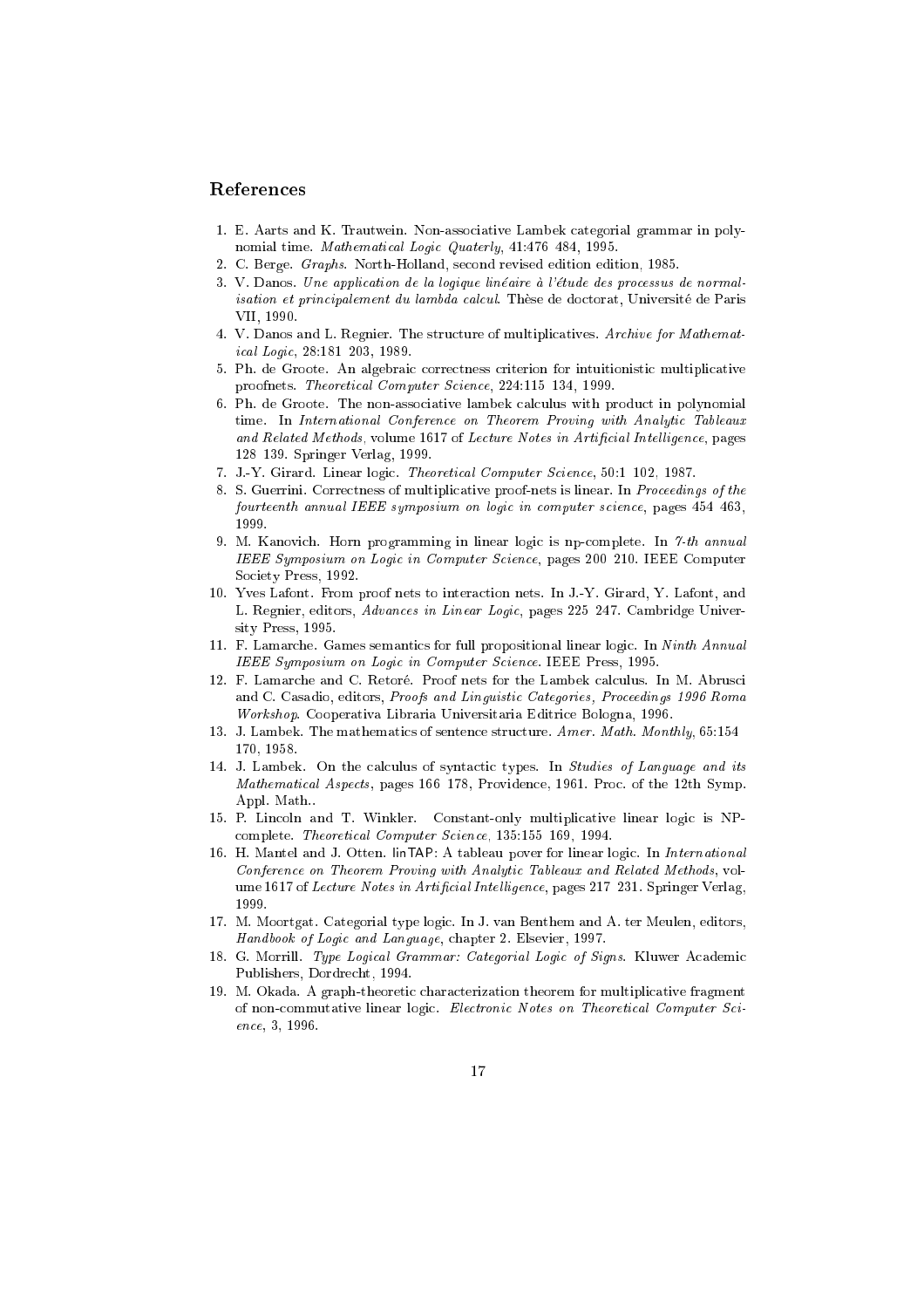- 20. M. Pentus. Language completeness of the Lambek calculus. In Proceedings of the ninth annual IEEE symposium on logic in computer science, pages 487-496, 1994.
- 21. C. Retoré. Calcul de Lambek et logique linéaire. Traitement Automatique des Langues, 37(2):39-70, 1997.
- 22. D. Roorda. Resource Logics: proof-theoretical investigations. PhD thesis, University of Amsterdam, 1991.
- 23. T. Tammet. Proof strategies in linear logic. Journal of Automated Reasoning,  $12:273-304, 1994.$
- 24. J. van Benthem. Language in action: Categories, Lambdas and Dynamic Logic, volume 130 of Sudies in Logic and the foundation of mathematics. North-Holland, Amsterdam, 1991.

#### $\mathbf{A}$ An example of proof-search space

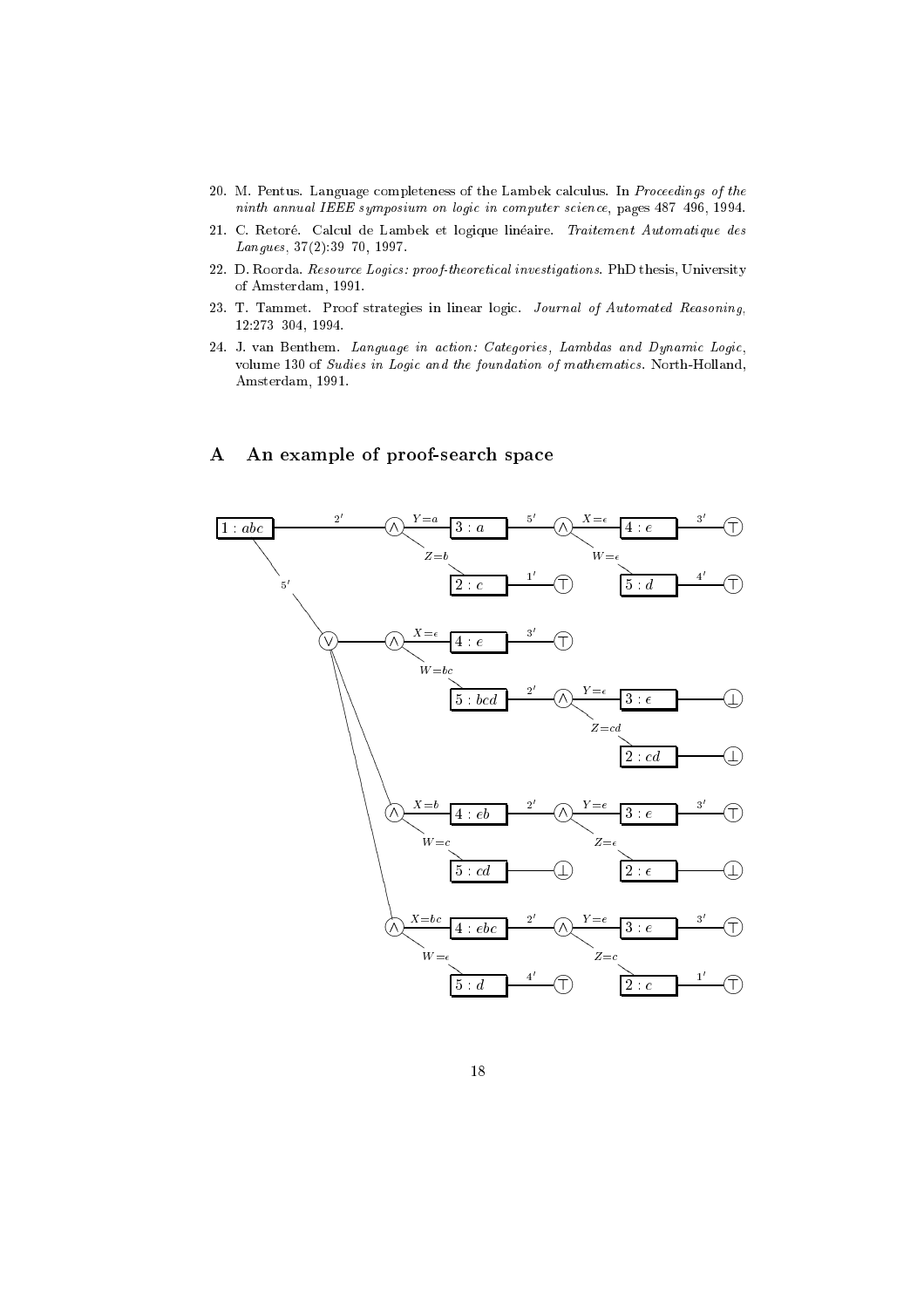### B Experimental results

The experiments we report here concern only the non-associative case. They have been conducted using a CAML light programme of almost two hundred lines.

A first bench mark consists in the following family of formulas.

$$
f_0 = A
$$
  
\n
$$
f_{i+1} = (f_i \circ (f_i \circ f_i)) \circ f_i
$$
  
\n
$$
F_i = f_i \circ f_i
$$

This family has the property that each formula  $F_n$  has a number of different proofs that is exponential in the length of  $F_n$ . In fact, the length of  $F_n$  is  $2 \cdot 4^n$ and its number of different proofs is a double exponential in  $n$ , namely:

```
\sum_{i=0}^{n-1} 4^i
```
Our programme does not sear
h for only one possible proof but omputes the number of different proofs. Consequently, it explores the entire proof-search space. The results of our experiment are given in the following table. The second olumn gives the length of the formula. The third olumn gives the number of nodes in the proof-sear
h spa
e when it is organised as a tree. On the other hand, the fourth column gives the number of different nodes, i.e, the number of nodes in the proof-search space when it is organised as a DAG. For  $n > 3$ , the algorithm without sharing is not feasible. This explains the absen
e of result in the third olumn.

|                |      | n  ength of $F_n$  number of nodes number of nodes |              |
|----------------|------|----------------------------------------------------|--------------|
|                |      | without sharing                                    | with sharing |
|                |      |                                                    |              |
| $^{9}$         | 32   | 390                                                | 42           |
| 3              | 128  | 302,549                                            | 294          |
| 4              | 512  |                                                    | 1,968        |
| $\overline{5}$ | 2048 |                                                    | 12,696       |

A se
ond ben
h mark is the following.

$$
g_0 = A
$$
  
\n
$$
g_{i+1} = ((A \neg A) \neg A) \neg a_j
$$
  
\n
$$
G_i = g_i \neg a_j
$$

Each formula of this family has only one proof. However, the search for this proof gives rise to a number of failures that grows exponentially when there is no sharing.